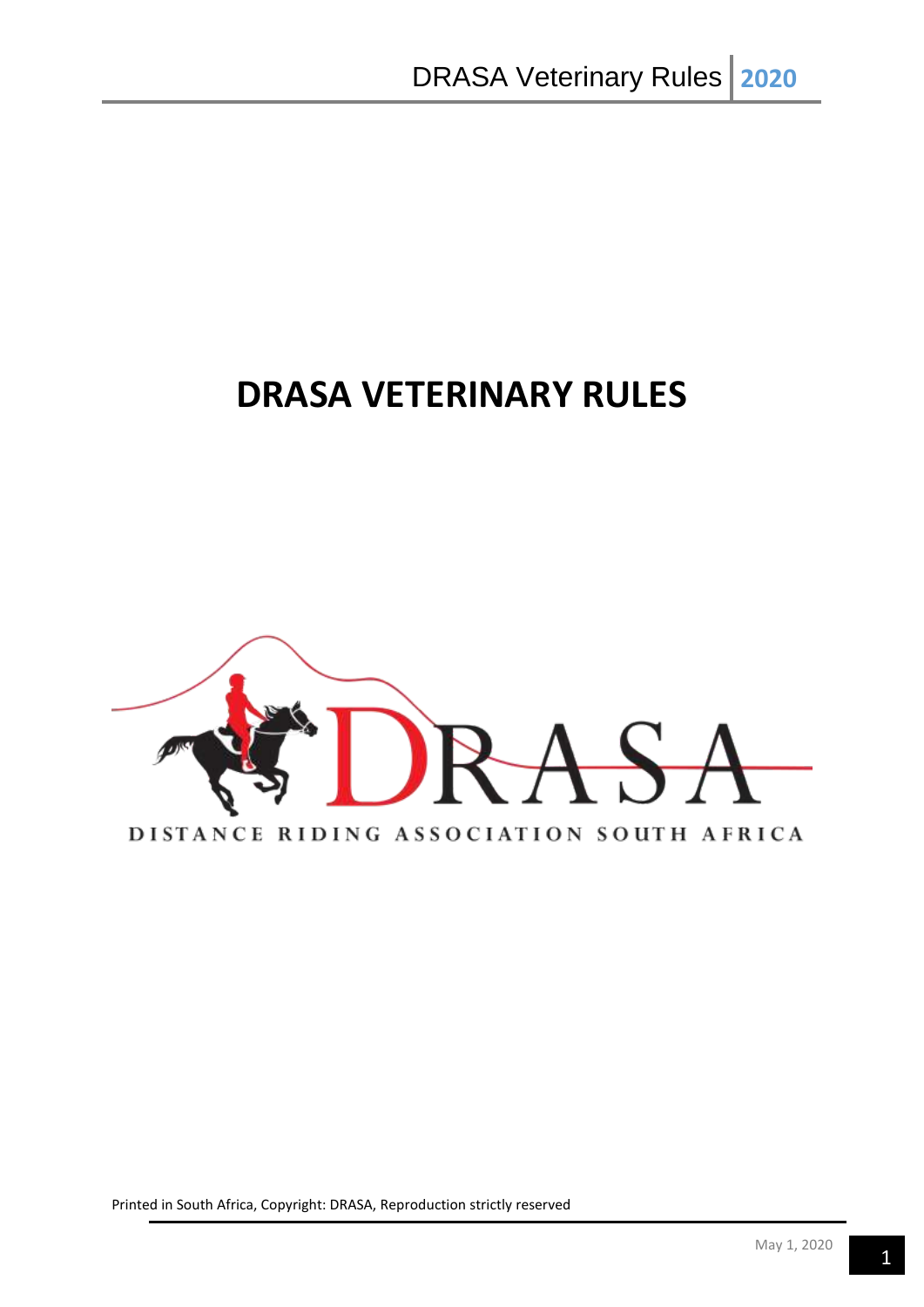# **DRASA CODE OF CONDUCT FOR THE WELFARE OF THE HORSE**

DRASA requires all those involved in long distance horseriding to adhere to the DRASA Code of Conduct.At all times the welfare of the horse must be paramount. Welfare of the horse must never be subordinated to competitive or commercial influences. The following points must be particularly adhered to:

# **A. General Welfare:**

# Good Horse management

Stabling and feeding must be compatible with the best Horse management practices. Clean and good quality forage, feed and water must always be available.

# A.1. Training methods

Horses must only undergo training that matches their physical capabilities and level of maturity. They must not be subjected to methods which are abusive or cause fear.

#### A.2. Farriery and tack

Foot care and shoeing must be of a high standard. Tack must be designed and fitted to avoid the risk of pain or injury.

#### A.3. Transport

During transportation, Horses must be fully protected against injuries and other health risks. Vehicles must be safe, well ventilated, maintained to a high standard, disinfected regularly and driven by competent personnel. Competent handlers must always be available to manage the Horses.

#### A.4. Transit

All journeys must be planned carefully, and Horses allowed regular rest periods with access to food and water.

#### **B. Fitness to compete:**

#### B.1. Fitness and competence

Participation in Competition must be restricted to fit Horses and Athletes of proven competence. Horses must be allowed suitable rest period between training and competitions; additional rest periods should be allowed following travelling.

#### B.2. Health status

No Horse deemed unfit to compete may compete or continue to compete, veterinary advice must be sought whenever there is any doubt.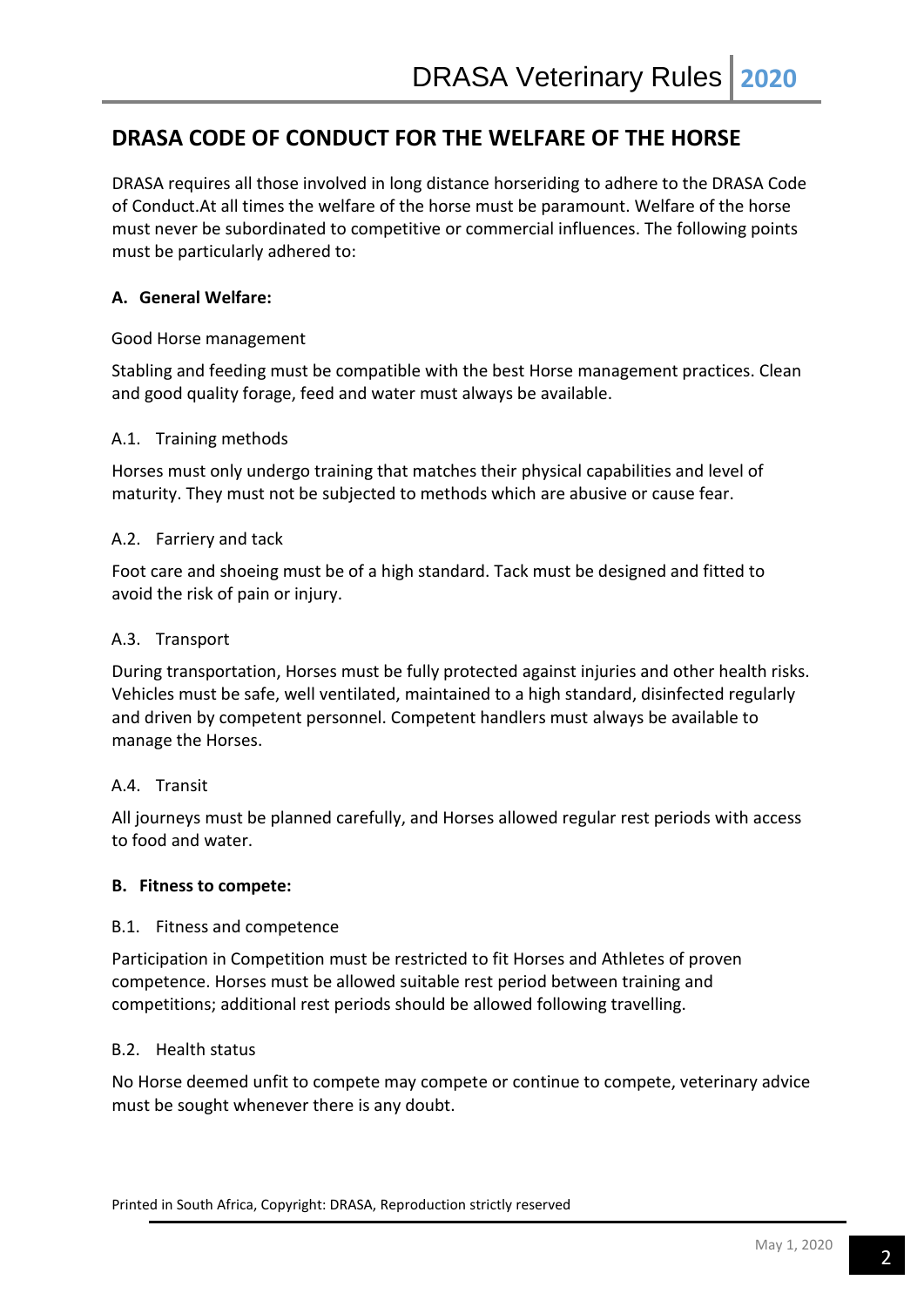#### B.3. Doping and Medication

Any action or intent of doping and illicit use of medication constitutes a serious welfare issue and will not be tolerated.After any veterinary treatment, sufficient time must be allowed for full recovery before Competition.

#### B.4. Surgical procedures

Any surgical procedures that threaten a competing Horse's welfare or the safety of other Horses and/or Athletes must not be allowed.

#### B.5. Pregnant/recently foaled mares

Mares must not compete after their fourth month of pregnancy or with foal at foot.

#### B.6. Misuse of aids

Abuse of a Horse using natural riding aids or artificial aids (e.g. whips, spurs, etc.) will not be tolerated.

#### **C. No events must prejudice Horse welfare**

#### **D. Events**

#### D.1. Competition areas

Horses must be trained and compete on suitable and safe surfaces. All obstacles and competition conditions must be designed with the safety of the Horse in mind.

#### D.2. Ground surfaces

All ground surfaces on which Horses walk, train or compete must be designed and maintained to reduce factors that could lead to injury.

#### D.3. Extreme weather

Competitions must not take place in extreme weather conditions that may compromise welfare or safety of the Horse. Provision must be made for cooling conditions and equipment for Horses after competing.

#### D.4. Stabling at Events

Stables must be safe, hygienic, comfortable, well ventilated and of sufficient size for the type and disposition of the Horse. Washing-down areas and water must always be available.

#### **E. Humane treatment of horses:**

#### E.1. Veterinary treatment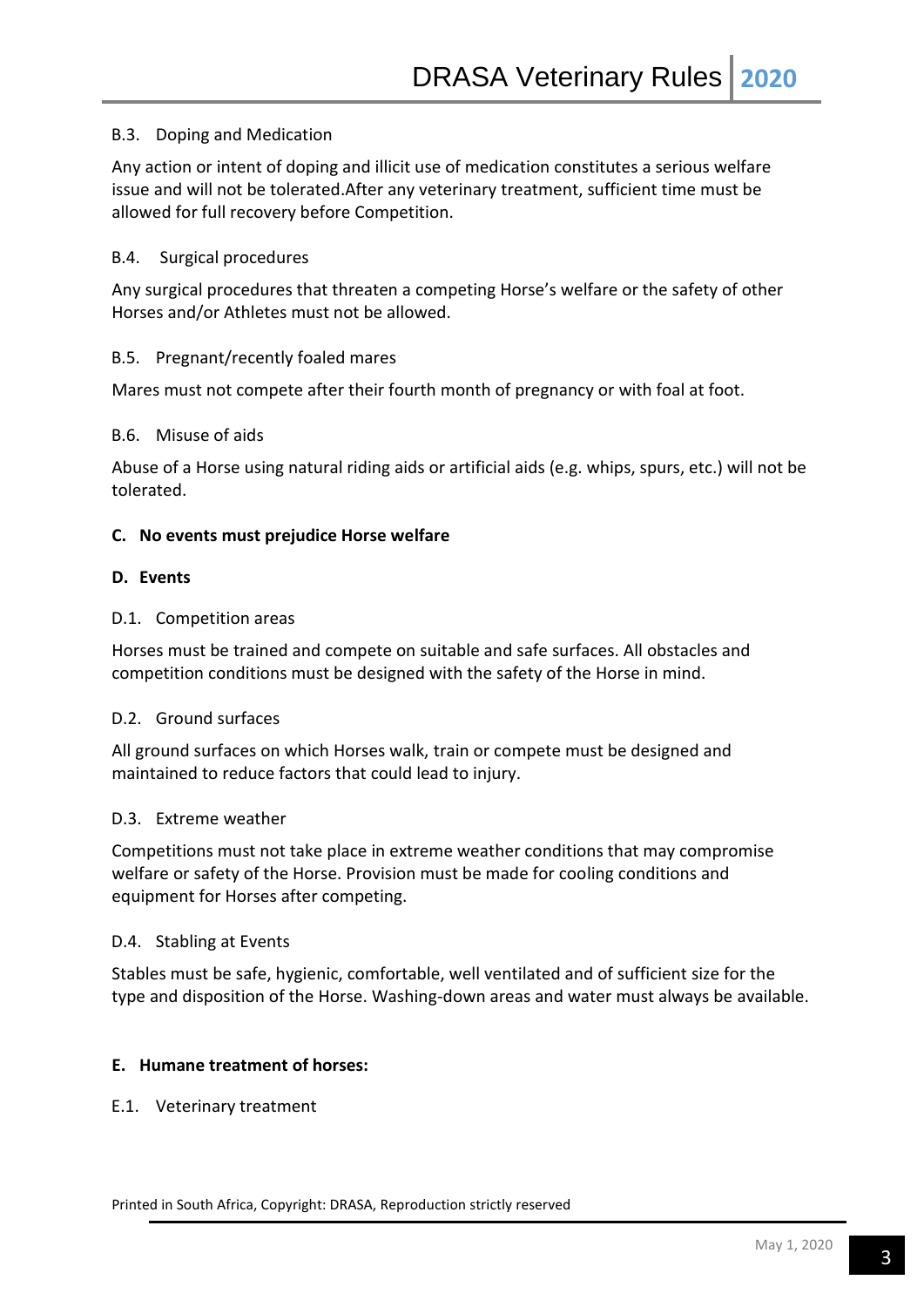Veterinary expertise must always be available at an Event. If a Horse is injured or exhausted during a Competition, the Athlete must stop competing and a veterinary evaluation must be performed.

# E.2. Referral centres

Wherever necessary, Horses should be collected by ambulance and transported to the nearest relevant treatment centre for further assessment and therapy. Injured Horses must be given full supportive treatment before being transported.

# E.3. Competition injuries

The incidence of injuries sustained in Competition should be monitored. Ground surface conditions, frequency of Competitions and any other risk factors should be examined carefully to indicate ways to minimise injuries.

# E.4. Euthanasia

If injuries are sufficiently severe, a Horse may need to be euthanized on humane grounds by a veterinarian as soon as possible, with the sole aim of minimising suffering.

# E.5. Retirement

Horses must be treated sympathetically and humanely when they retire from Competition.

# **F. Education:**

DRASA urges all those involved in equestrian sport to attain the highest possible levels of education in areas of expertise relevant to the care and management of the Competition Horse.

This Code of Conduct for the Welfare of the Horse may be modified from time to time and the views of all are welcomed. Particular attention will be paid to new research findings.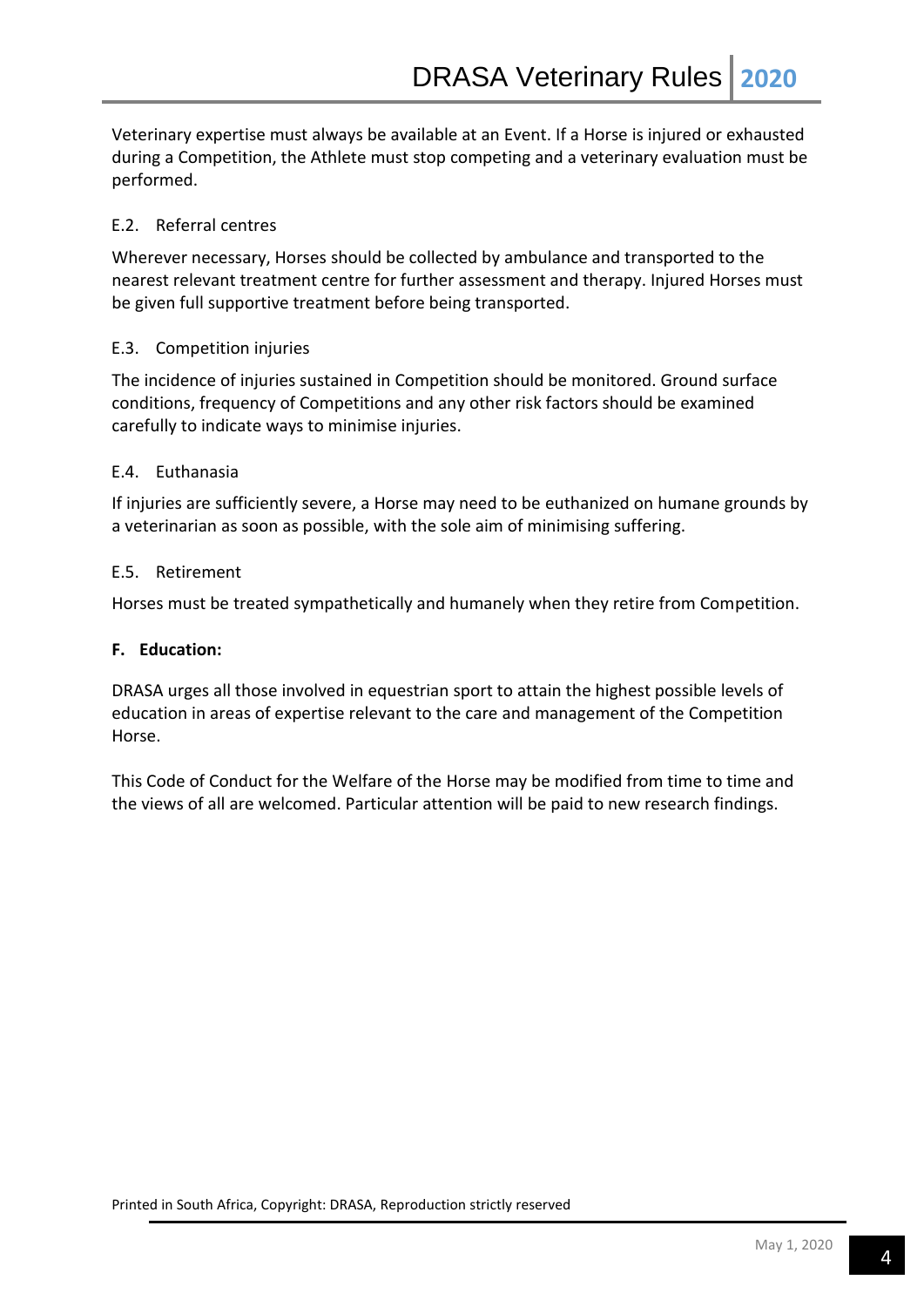# **CHAPTER I INTRODUCTION AND GENERAL PRINCIPLES**

- 1. All DRASA Events must be organised according to DRASA Regulations, the Veterinary Regulations and the relevant Sport Rules, which include the supervision and maintenance of the health and welfare of all Horses taking part.
- 2. The Veterinary Regulations deal specifically with the health and welfare of the Horses competing and the avoidance of any threat to fair play arising from the interaction between the human and equine Athletes.
- 3. The DRASA Veterinary Committee is responsible for these Veterinary Regulations and for supporting their implementation, as well as for providing advice and support for any Horse welfare related matter.
- 4. Modifications to these Veterinary Regulations can be made following a proposal from the Veterinary Committee or DRASA through the Veterinary Committee.
- 5. Failure by Organizing Committees or Officials to comply strictly with these Veterinary Regulations will not provide a defence to any person liable under these Veterinary Regulations, the Sport Rules, or any other applicable DRASA regulation, except where it can be proven that such failure directly caused the rule violation.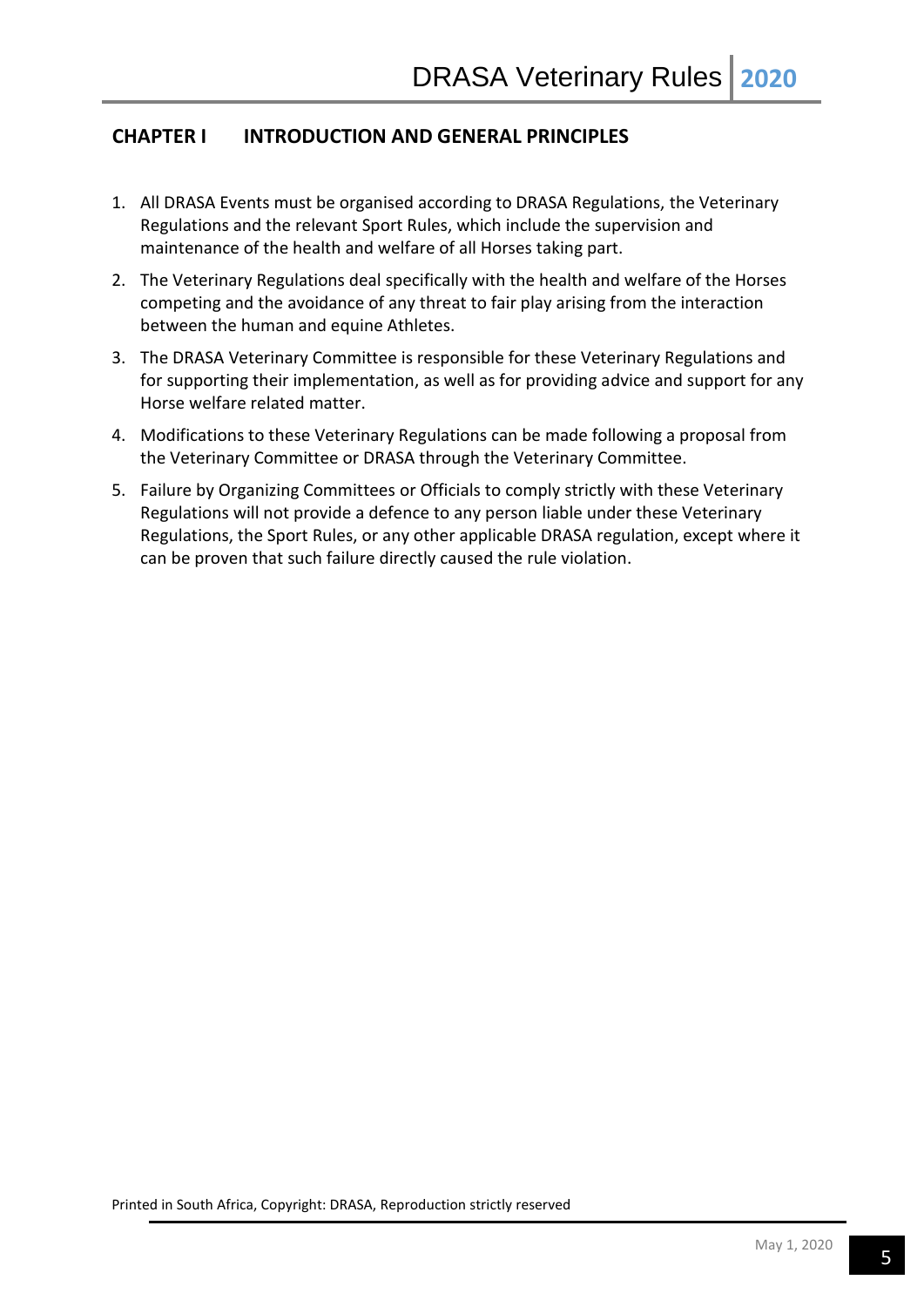# **CHAPTER II REQUIREMENTS FOR DRASA EVENTS - HORSES' ELIGIBILITY TO COMPETE**

# **1. Equine Identification**

Horses registered for the first time with the DRASA must be identifiable with a microchip compatible with ISO 11784 and ISO 11785.

- 1.1. Microchip information must be entered into the DRASA Passport and the DRASA Database. Should a Horse have more than one functioning microchip, additional microchip information must be entered in the Passport Description page.
- 1.2. Should a Horse be implanted with a new microchip, or changes needed to be made relating to microchip information, the Microchip Changes form must be filled in and sent to DRASA.
- 1.3. If the microchip is not read by the microchip reader the horse should be identified by means of the description in the passport and a veterinarian should confirm the identity of the horse in question
- 1.4. If a dispute arises regarding the identification of a horse the identification as in the Passport will apply
- 1.5. If the description in the passport does not correspond with the appearance of the horse presented to the veterinarian and the horse does not have a readable microchip then the horse will not be allowed to compete in the Event and it shall be recorded in the passport that the description of the horse is incorrect

# **2. Vaccinations and Infectious Diseases**

All Horses participating in DRASA Events

- 2.1. Must be vaccinated against equine influenza; and
- 2.2. Must be vaccinated against African Horse Sickness.

# *# Equine Influenza Vaccination Requirements*

- a. All proprietary Equine Influenza vaccines are accepted by the DRASA provided the administration of the vaccine complies with the manufacturer's instructions.
- b. An initial Primary Course of two vaccinations must be given; the second vaccination must be administered within 21-92 days of the first vaccination. It is important that the primary course should consist of the same propriety vaccine.
- c. The first booster must be administered within 7 calendar months following the date of administration of the second vaccination of the Primary Course.
- d. Booster vaccinations must be administered at a maximum of 12 month intervals however Horses competing in Events not within 7 days before arrival at the Event.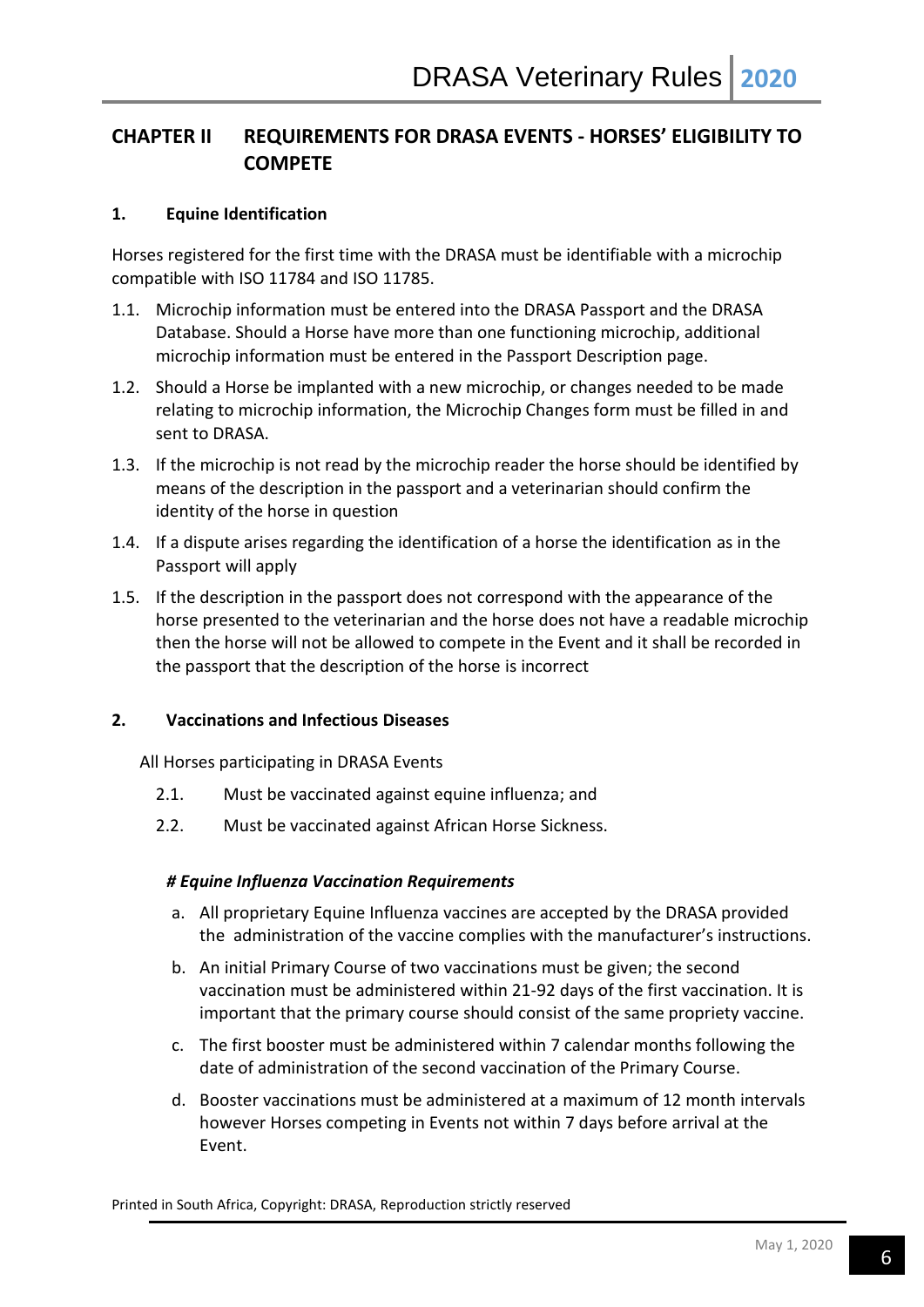e. Horses may compete 7 days after receiving the second vaccination of the primary course.

# *# African Horse Sickness Vaccination Requirements*

- a. Horses for competition purposes must be vaccinated in each calendar year against AHS, with both AHS 1 and AHS 2, with an effective remedy registered in section Act 36 of 1947. The only vaccine currently registered in this Act is the live virus vaccine produced by Onderstepoort Biological Products ( OBP) The vaccination must be given a minimum of 21 days apart. The interval between vaccines may be longer than 21 days, but horses vaccinated with the 2nd vaccine in less than 21 days will make both vaccinations invalid. This means that a horse requires AHS 1 and AHS 2 every calendar year.
- b. A horse may only participate in a DRASA affiliated ride if proof can be provided that both AHS1 and AHS2 have been administered in the previous calendar year.
- c. It has become common practice to administer AHS 2 before AHS 1, especially in naive animals (imported horse, foals and horses receiving vaccination for the first time). This practice is NOT illegal and it is perfectly acceptable to administer them in this order.
- d. Scientific research has also shown that the ideal time between vaccinations is 4 – 6 weeks and not 21 days. Owners should be encouraged to vaccinate with longer intervals between AHS 1 and 2, which will also allow owners to vaccinate horses at times convenient to their event schedules.
- e. Please note, that for those competitors residing in the Western Cape Free and Surveillance Zones, permission to vaccinate against African Horse Sickness has to be requested in writing on the required form from: move@myhorse.org.za. In the Western Cape Free, Surveillance and Protection Zones, permission for vaccinations will only be allowed between 1st June and 31st October each year. However if a horse only competes inside the Western Cape Free and Surveillance zone it is not necessary to vaccinate the horse against African Horse Sickness. This is in accordance with Deparment of Agriculture , Forrestry and Fishery ( DAFF) directive for vaccinations of horses in South Africa.
- f. Whilst it is not a requirement that horses in the AHS Infected Zone be vaccinated between 1st June and 31st October it has been strongly recommended.
- g. Only one vaccine is currently available that is accepted by DRASA and this is manufactured by Onderstepoort Biological Products (OBP vaccine). It consists of two fractions/injections and both fractions/injections shall be administered to a horse. The second fraction/injection may only be administered after a minimum period of 3 weeks after the administration of the first fraction/injection. There is no maximum timeframe to administer the second fraction/injection after the first fraction/injection
- h. Strict rules apply to the movement of horses to the Western Cape and DRASA members shall adhere to these rules at all times. Information regarding these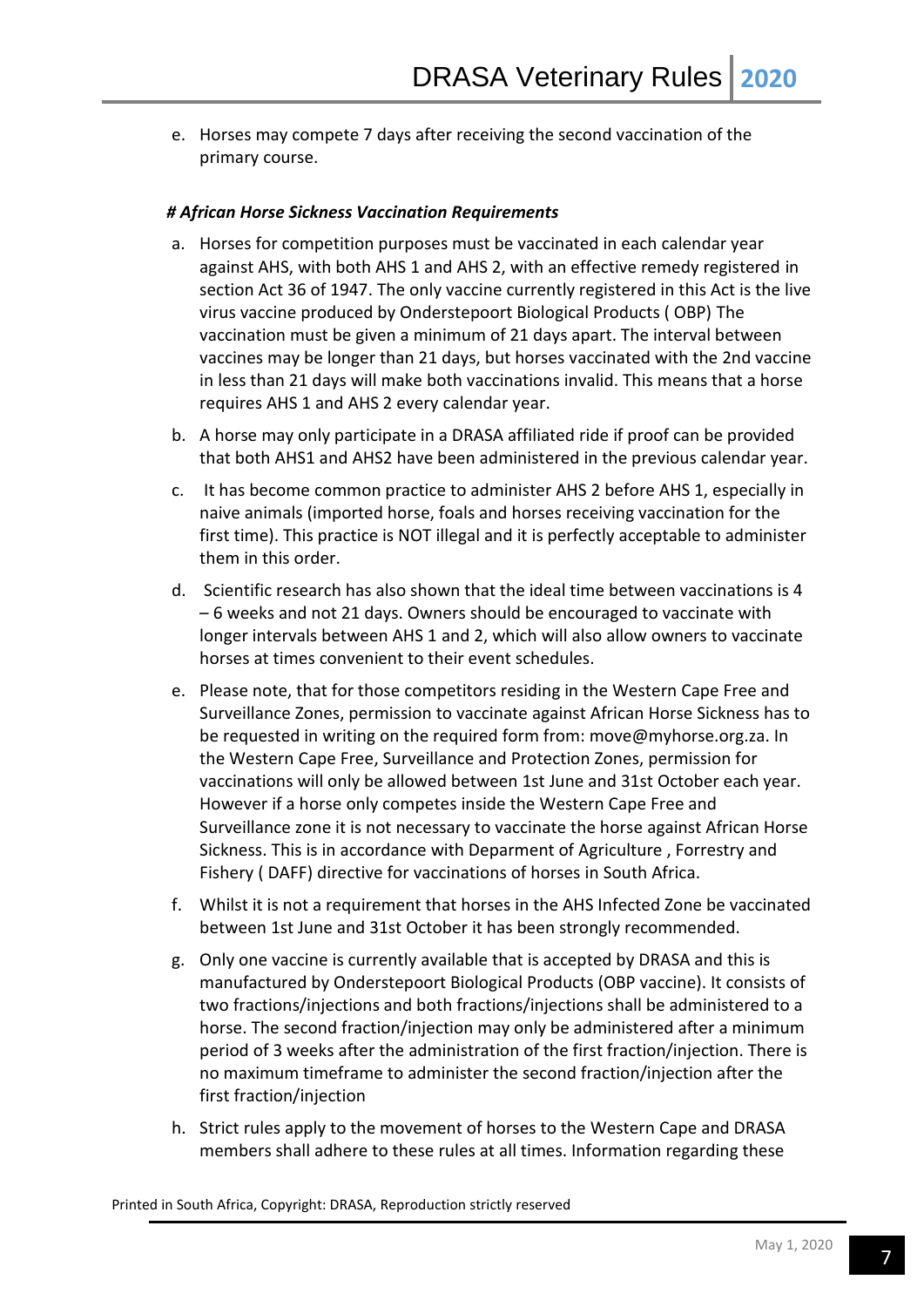rules are available at [www.myhorse.org.za](http://www.myhorse.org.za/) and the following contact email can be used: [move@myhorse.org.za](mailto:move@myhorse.org.za)

i. From time to time regulations and the movement of horses to or in other areas of the country are promulgated by government (Central or provincial) and members of DRASA shall adhere to such regulations. Therefore any directive from Department of Agriculture , Forrestry and Fishery ( DAFF) shall overrule rules in this rulebook.

# *# DISPENSATION FOR AHS VACCINATION*

DAFF has approved a dispensation for competition horses residing in the Free and Surveillance Zones of the Western Cape in that they are not required to have annual AHS vaccination for competition purposes. However, should they wish to leave the Free or Surveillance Zone to travel to the Infected or Protection Zones, they will be required to comply with AHS vaccination according to DAFF regulations.

2.3. If the immunisation history of the horse does not meet the requirements as set out in these rules, the horse shall be shown away and is to be removed from the venue.

2.4. All information concerning vaccinations must be written in the Horse's Passport and all vaccinations must be checked by a veterinarian before the ride

2.5. Vaccinations administered against Equine Influenza, African Horse Sickness and other equine infectious diseases must be entered in the Horse's Passport on the correct vaccination page.

2.6. The name and batch number of the vaccine and the date of administration must be recorded in the Passport. If the manufacturer of the vaccine provides a sticker this sticker must also be pasted in the passport

2.7. Vaccination does not have to administered by a veterinarian.

2.8. Errors in recording vaccination details must be corrected by marking a single line through the incorrect information and re-writing all the details for that vaccination on a new line. The person marking through the incorrect information must place their initials next to the deletion. The use of correction fluid is prohibited

2.9 No vaccination shall be given within seven days of the Horse's arrival at the Event.

2.10. No vaccinations may be given to Horses at DRASA Event sites before Events

2.11 A horse for which a passport has not yet been issued, for rides up to 20 (twenty) kilometres the person responsible must provide proof in the form of the above in the DRASA Passport. The same rules regarding the number of vaccinations/vaccination programme as well as the period before a ride during which the horse may not be vaccinated, apply here as well. The proof is as follows

- a) The name of the vaccine
- b) The serial/batch number of the vaccine
- c) Date of administration of vaccine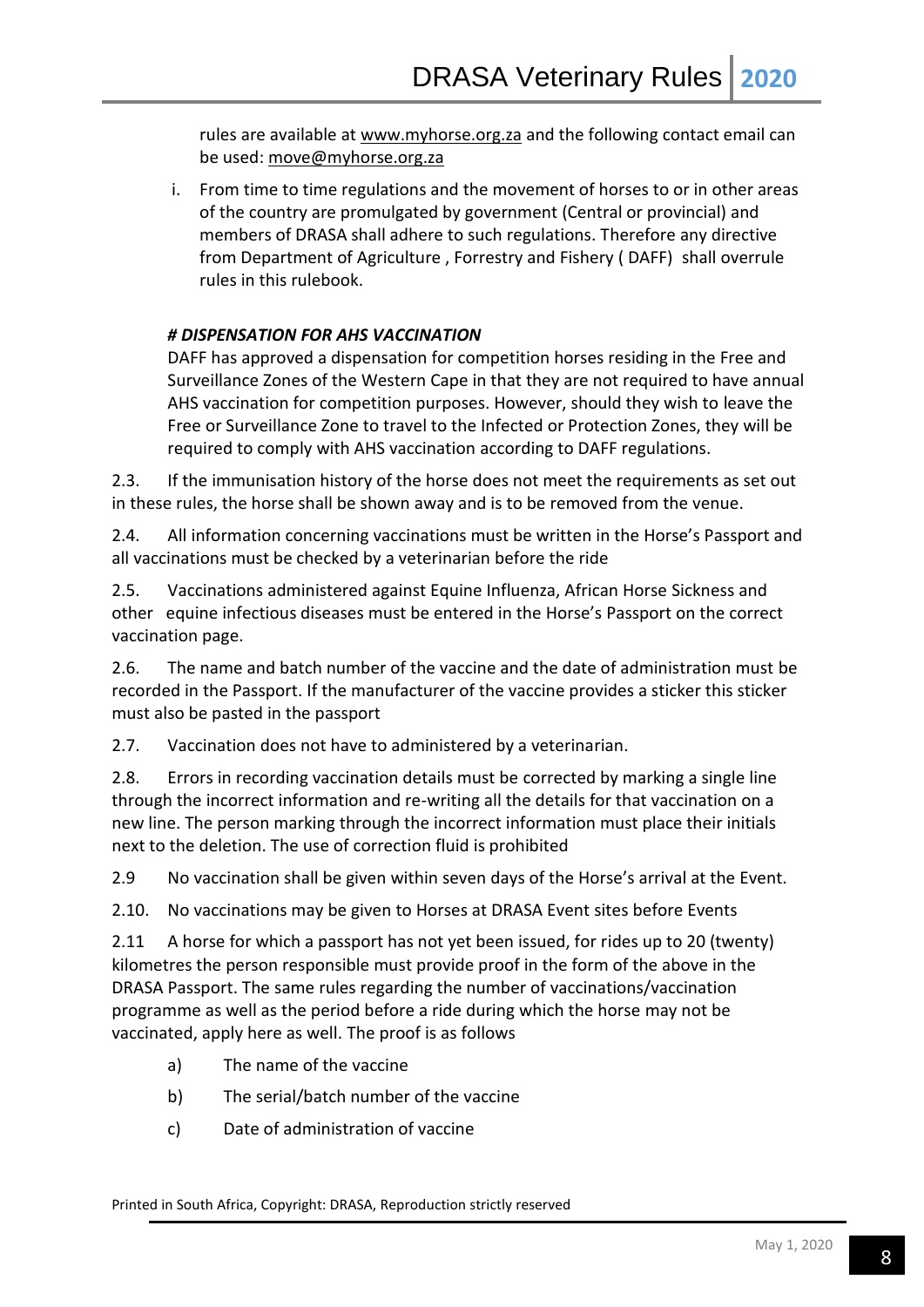# **3. Rest Periods**

Horses must undergo Mandatory Rest periods after competing in DRASA Events, after receiving invasive treatment and after failing to qualify for irregular gait.

The Mandatory Rest periods between events are as follows

0-90kms – rest period 18 days

Over 91kms - rest period 25 days

Horses vetted out from a Ride will have a 12 day rest period applied over and above the mandatory rest period

# **4. Prohibited Methods**

Horses are not permitted to compete in DRASA Events:

\*With hyposensitive or hypersensitive areas of the body;

\*With a tracheotomy/tracheostomy (i.e. a surgical opening through the skin into the trachea);

\*Following gene doping (i.e. the non-therapeutic use of cells, genes, genetic elements or the modulation of gene expression having the capacity to improve performance);

\*Following any form of genetic modification;

\*Following blood doping, or similar methods (e.g. ozone haermotherapy),

\*With any object that punctures the skin with the exception of wound closure materials;

\*Horses are not permitted to compete if they have received any prohibited treatments.

\*Horses are not permitted to compete if they have "greasy heel (also known as dermatitis, verrucosa, seborrhicdermatitis , mud fever , scratches or "mok").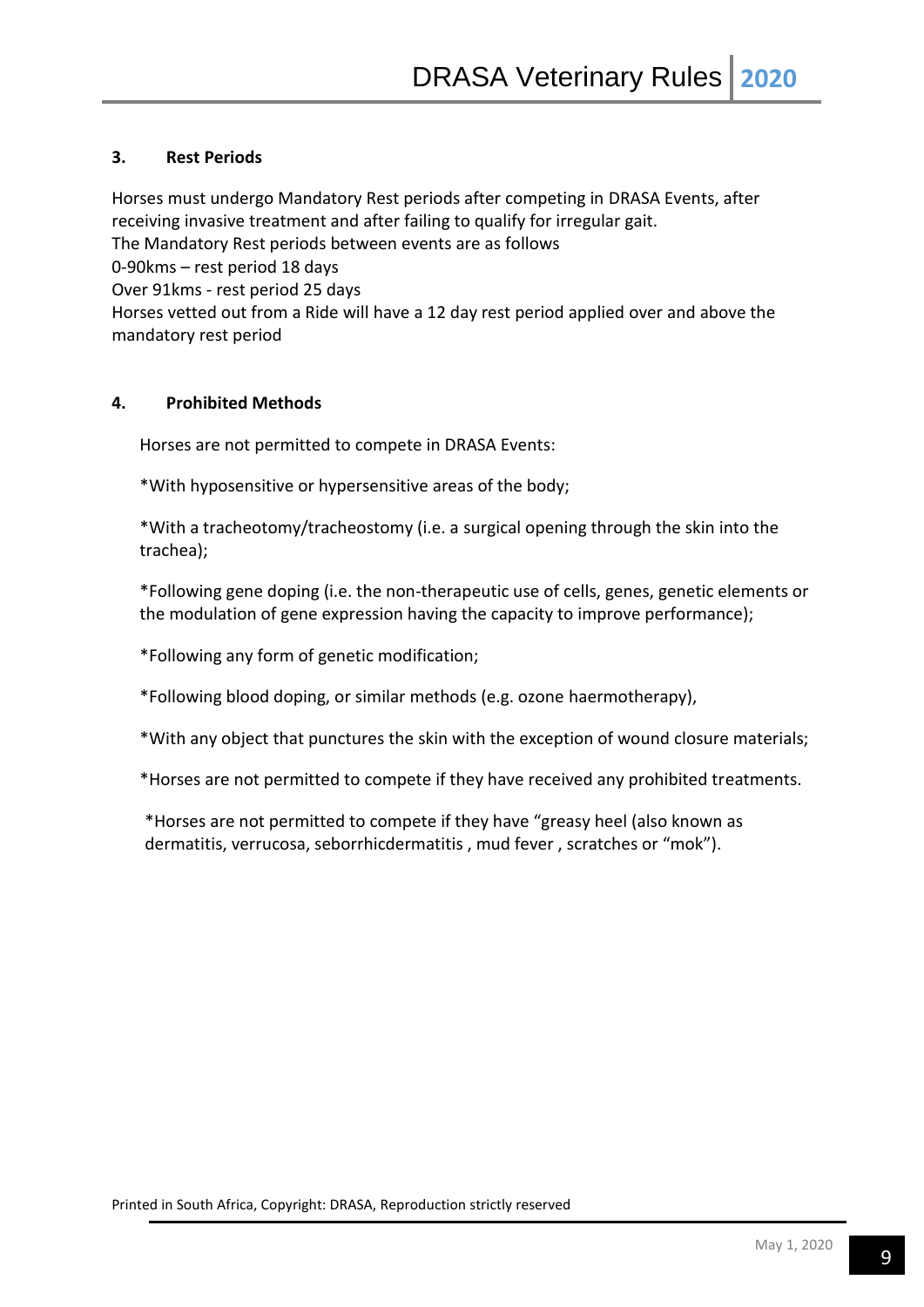# **CHAPTER IIIVETERINARY SERVICES, JURISDICTION OF VETERINARIANS, PREVENTION OF DISEASE TRANSMISSION**

# **1. Veterinary Services**

The following veterinary services must be available for all Horses at all times during Events:

- 1.1. Effective communication method(s) for all veterinarians including, a radio and mobile phones for backup;
- 1.2. An equine referral clinic with must be pre-notified and on standby to receive sick or injured Horses;This equine referral clinic must have
	- 1.1.1.1. Diagnostic imaging; and
	- 1.1.1.2. Surgical facilities.
- 1.3. Enough line veterinarians to handle the amount of entries for an event
- 1.4. At least one treatment veterinarian during all competitions
- 1.5. Veterinary equipment (e.g. medication and euthanasia agents, intravenous fluids, consumables and limb stabilisation equipment);
- 1.6. Support personnel familiar with and rehearsed in the necessary emergency procedures must be available to assist the veterinarians (e.g. erecting screens around injured Horses and operating a low-loading transporter or Horse ambulance);
- 1.7. Arrangements must be made in advance with a veterinary pathology facility to carry out a post mortem examination in the event of a Horse fatality.
- 1.8. Arrangements must also be made for the transport of a carcase from the Event site to the Veterinary Pathology Facility

# **2. Jurisdiction of Veterinarians**

- 2.1. The Veterinary panel has absolute control over all matters pertaining to the welfare of horses
- 2.2. The decision of the veterinary panel is final and cannot be appealed
- 2.3. Veterinarians may examine horses at any stage during the ride and after such an examination may make a decision on the horse's further participation in the Event
- 2.4. Veterinarians may make a decision of whether a horse is fit to be removed from the Event venue or not
- 2.5. Veterinarians must advice riders on the health status of their horses and provide them with an early warning or specific advice on the management and handling of horses during an endurance ride.
- 2.6. Veterinarians may take samples (blood, bodily fluids or tissues) for laboratory analyses to detect prohibited substances from any horse entered for the Event. Refer FEI list of Equine Prohibited Substances which is updated from time to time on the FEI website.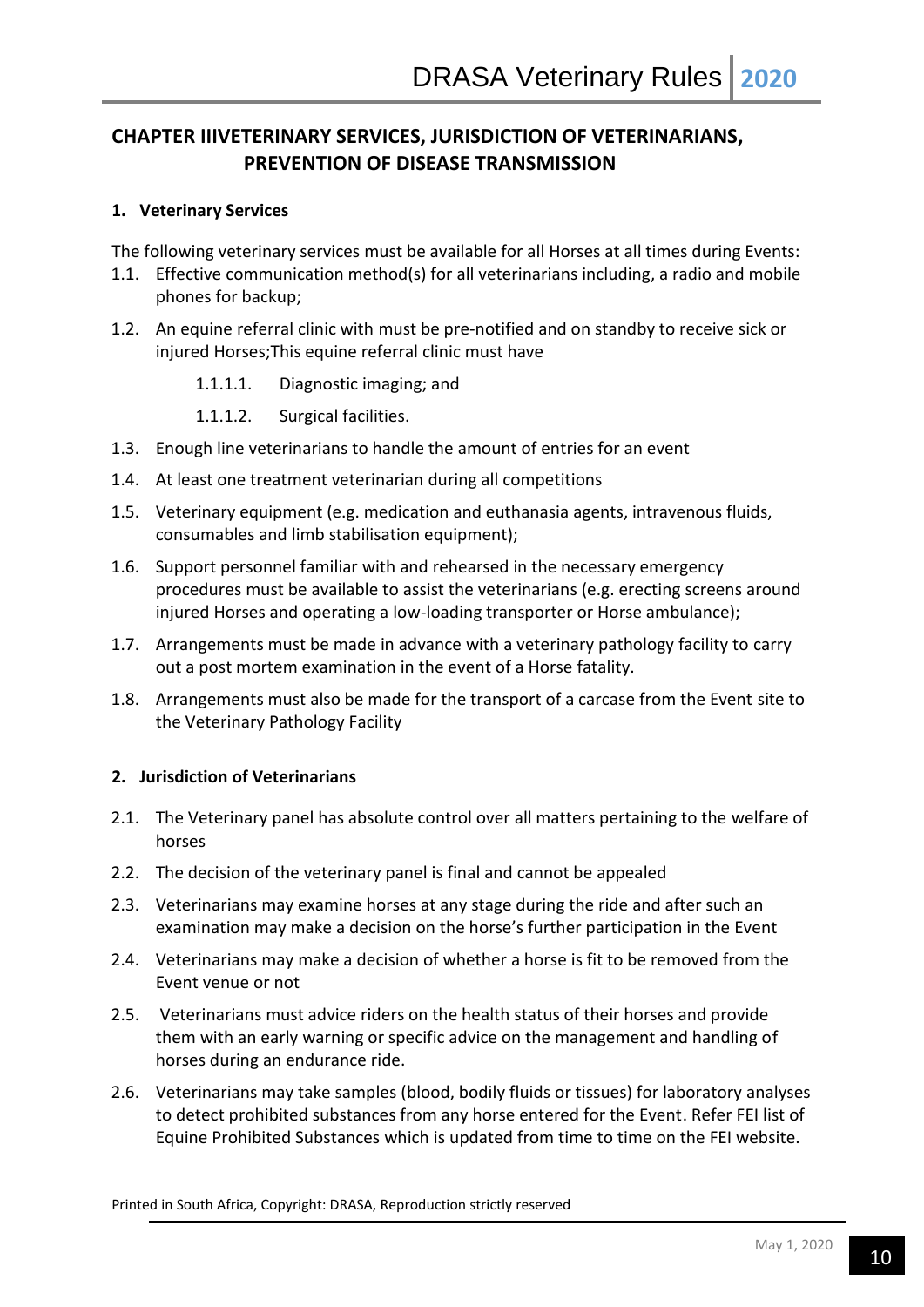- 2.7. Veterinarians may perform a post mortem on any horse that died during an Event or arrange for a post mortem examination by a veterinary pathologist if the person responsible is prepared to pay for the veterinary pathologist's services
- 2.8. In cases of injury/disease a veterinarian my prescribe medications or administer treatments that is essential for the survival of the horse and the owner or rider may not refuse such treatments. These medications or treatments are for the owner's account
- 2.9. A veterinary card is issued to each rider at all rides presented under the rules of DRASA. At each inspection the veterinarians will record their findings on this card.

# **3. Disease Transmission Prevention**

- 3.1. Wherever stables are used at events, the stables should be cleaned and disinfected before they are used and between different Horses.
- 3.2. Stables at the venue should be well-ventilated
- 3.3. Bedding and manure should be daily removed from stables and paddocks by riders/grooms
- 3.4. Good quality drinking water for horses should be available at all times
- 3.5. A horse showing symptoms that could be linked to any contagious or transmissible disease ,or that was in contact with horses infected with such a disease or that comes from premises where there are horses infected with such a disease may not participate in ride meets, and the responsible person shall see to it that such horses are not taken to a ride meet. The same applies when there is suspicion, based on sound reasons, that a horse has contracted such a disease, and the veterinary panel officiating at an event has the mandate to refuse such a horse entry to and/or to instruct that such a horse is to be removed from the ride venue.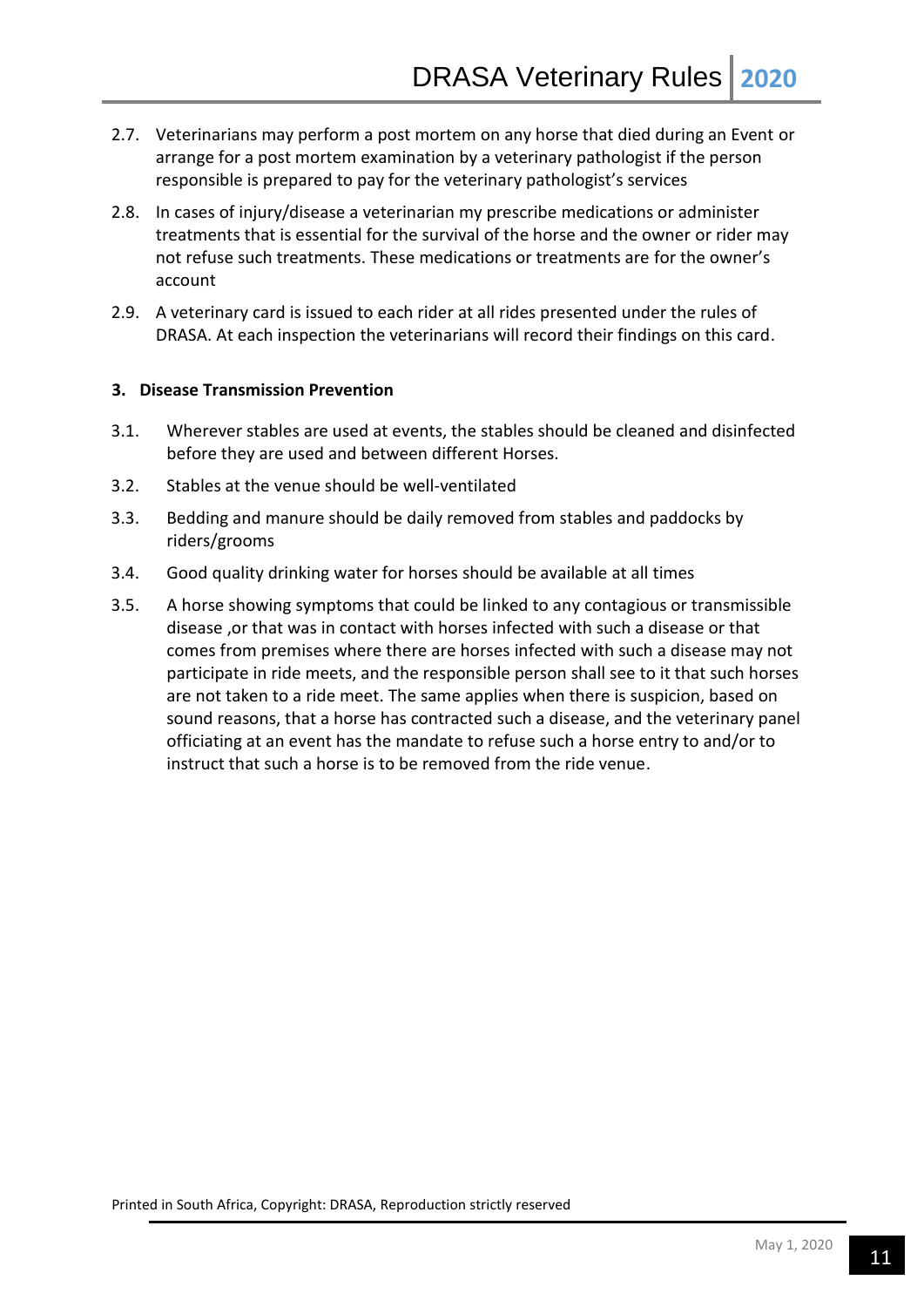# **CHAPTER IV VETERINARY INSPECTIONS**

# **1. Presentation of Horses**

- 1.1. Horses are presented for Veterinary Inspections by the Athlete, or groom (the "Handler") who must be suitably dressed for handling Horses.
- 1.2. Horses' competition number must be clearly displayed.
- 1.3. All Horses must be presented for the Veterinary Inspection in a controlled and safe manner. This normally requires a bridle. Any equipment used for presentation of the Horse must be in accordance with the Welfare of the Horse
- 1.4. Handlers may not carry a whip.
- 1.5. No Horse may be presented with its identity concealed in any manner by application of paint or dye for example.
- 1.6. Horses are not permitted to wear bandages or blankets/rugs or equivalent during the veterinary inspection. Where the weather makes it necessary for a blanket, the blanket must be removed during the Veterinary inspection and can be put back immediately after the veterinarian has completed the inspection

# **2. Examination on Arrival**

2.1. Examination on Arrival must be carried out at all DRASA Events and take place in a designated Examination on Arrival Area. This area must include

> 2.1.1. Minimum of 40 metres of surface on which Horses will be inspected at walk and trot.

2.1.2. The surface must be maintained as firm, level, clean and non-slippery for the entire period of the Horse Inspection to provide a consistent evaluation of the Horses' fitness to compete

2.1.3. Effort must be made to ensure spectator, Athlete and Horse safety, ensuring a safe distance between all spectators and Horses; and

2.1.4. Strict stewarding is required during the Horse Inspections to ensure the safety of all participants. The area must be stewarded so that Horses are ready for inspection at the scheduled time and quickly led away afterwards.

- 2.2. The line veterinarians must examine all Horses arriving at the Event venue and collect their passports
- 2.3. During the Examination on Arrival, the veterinarian must:

2.3.1. Verify the identity of each Horse from its Passport, using the the microchip number and/or diagram, description of horse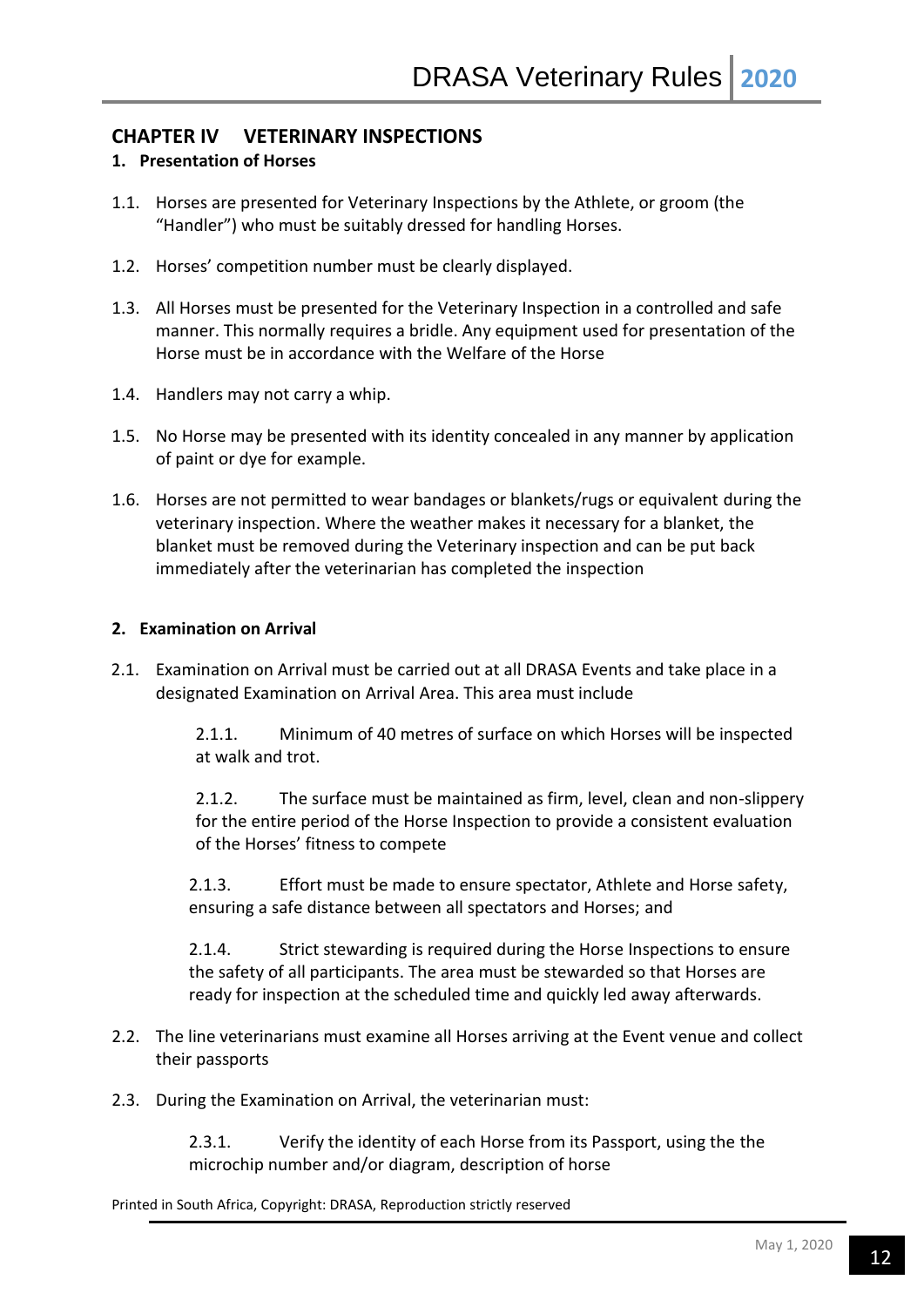2.3.2. Check that the Horse has been vaccinated against equine influenza and African Horse Sickness

2.3.3. Verify whether all details relating to the Horses' identification, vaccination record and other health requirements are correctly recorded in the Passport;

2.3.4. Ensure that the Horses do not have any clinical signs of infectious disease. This may include a clinical examination to assess the heart, respiratory rate, body temperature and the checking of any other clinical parameters; and

2.3.5. Palpate the limbs and/or body only when there is a concern of a suspected injury or illness sustained during travel.

- 2.4. Following any Veterinary Examination any Horse considered not fit to compete must be eliminated.
- 2.5. Horses that are not vaccinated against Equine Influenza and African Horse Sickness or whose vaccination status cannot be confirmed must be refused permission to compete in the Event and sent home.
- 2.6. Horses that have any relevant clinical findings must be reported to the chief veterinarian as soon as possible.

# **3. Veterinary Horse Inspection Procedure**

Examinations as explained below are done by a veterinarian and are recorded on the veterinary card.

# **3.1. Pre-Ride Examination**

At the pre-ride examination the veterinarian shall:

3.1.1. Check the horse's teeth for their age based on their teeth. Minimum age to compete in any DRASA Pleasure Division is four years. Minimum age to compete in any Division including and above Trail Division is five years. All ages of horses are determined as of the day of the event.

\*Guideline of horse age according to teeth

- − **4 Years**: The second set of incisors has erupted and there is full contact (over the entire width of the tooth) between the upper and lower incisors of this second set.
- − **4 ½ Years:** The third incisor starts to erupt (it is sufficient proof if only one of the third incisors has started to erupt)
- − **5 Years:** The third incisors have all erupted, and the front edges of theupper and lower third incisors are in contact.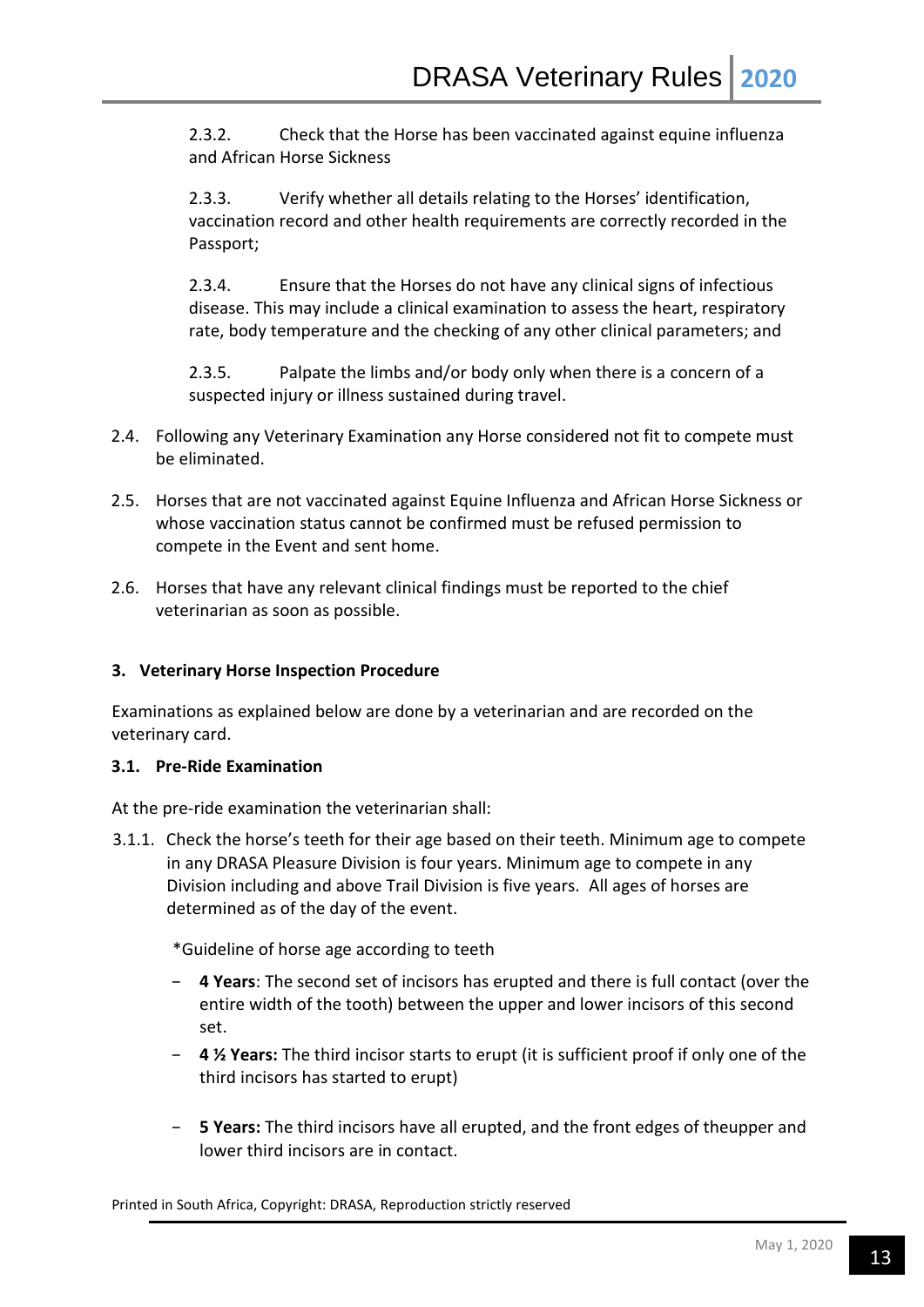- − **6 Years:** The upper and lower third incisors are in full contact
- 3.1.2. Evaluate the horse's habitus attitude and impulsion of the horse

"A" – Lively, interested in the environment, trots without much encouragement

- "B" Slightly depressed, has to be encouraged to trot
- "C" Depressed, refuses to trot or only trots with major encouragement

Loss of attentiveness and impulsion is significant

- 3.1.3. Evaluate the horse's metabolic state by examining the following
	- a. Evaluate the pulse rate and quality of the heartbeat through auscultation with a stethoscope, placed on the chest wall over the heart. Pulse rate is the first thing that must be evaluated when the horse is presented to the veterinarian. Pulse recovery with rest is one of the main objective criteria for fitness to continue. If a horse's parameters are questionable, refer to the slip time to see how much time has elapsed since arrival. A recovery rate of 60 b.p.m or less within ten minutes of arrival should be expected. The palpable pulse and auscultatable heartbeat should be regular and full. The horse must recover to pulse criteria within 20 minutes of arrival at the checkpoint Pulse rate abnormalities or murmurs are recorded on the veterinary card. If the veterinarian feels that the pulse rate is increased due to excitement/interference from outside, the pulse must be recounted
	- b. Gut sounds, auscultated with a stethoscope:

"N" – normal gut sounds "R" – decreased/reduced gut sounds "I" – increased gut sounds

Gut sounds should be normal at pre-ride inspection

- c. Determine the level of hydration by means of a skin fold test measured in seconds:
	- 1" ≤ 1 second- Normal
	- 2" > 1 to 2 seconds Depressed
	- $3''$  > 2 to 3 seconds
	- $4'' > 3$  seconds

The persistence of a skin fold pinched at the point of the shoulder may indicate body water lost in excess of 3% of the horse's body weight. The skin pinch on the side of the neck is less reliable as an indicator of hydration since it is easily influenced by skin elasticity. Hydration should be normal at the pre-ride examination.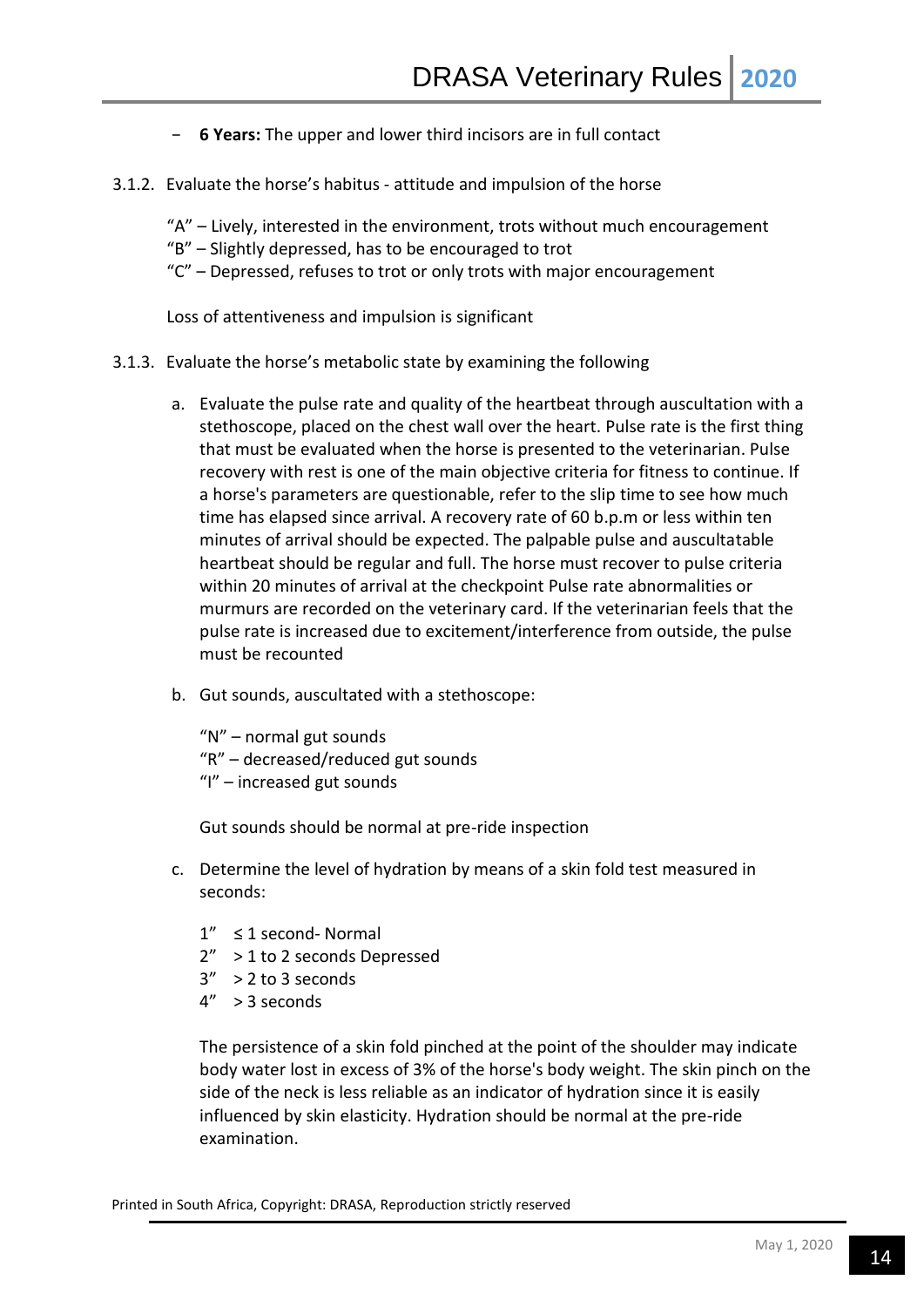- d. Capillary Refill time. Give attention to:
	- The colour and appearance; check mucous membranes by pressing on a spot on the gum above an upper tooth.
		- "A" Normal (pink, moist, glistening)
		- "B" Congested, or dry/sticky
		- "C" Severely congested, dirty red colour
	- Measure the capillary refill time in seconds. Time the return of full colour at the spot, normally this takes one to two seconds.

"1"-≤ 1 second "2"-> 1 to 2 seconds "3"-> 2 to 3 seconds " $4"$ -> 3 seconds

Poor capillary refill often corroborates findings of dehydration, as do dry, tacky mucous membranes. Refill time over two seconds denotes low blood volume and/or low blood pressure under the lip and on the gums. Muddy or injected mucous membranes or purplish gum margination are reliable indicators of metabolic disease.

- e. Auscultate the lungs and measure the respiratory rate. These parameters should be normal at a pre-ride inspection
- f. If any other signs of disease are found, refer the horse to the treating veterinarian. The rectal temperature should be measured if there is any suspicion of disease. A horse with a rectal temperature above 39.5 C for 30 minutes following cessation of exercise and despite external cooling may not be adequately compensating for the heat stress and may be deemed not fit to continue. Take rectal temperatures on all panting horses and horses with poor pulse recoveries. If the rectal temperature is above 38,4°C at the pre-ride examination, the horse should be referred to the treating veterinarian for a full clinical examination and, if indicated, treatment.
- 3.1.4. Check for lesions and skin lesions on the withers, back, loins, rib cage, chest, shoulders and mouth. Severe saddle, girth or bit injuries should be disqualified if a change of equipment will not relieve them. Improperly fitting saddles can contribute to severe back discomfort and even lameness and can be cause for elimination. Carefully palpate the back and withers. These are the most common areas for saddle soreness from ill-fitting tack or "hard" riding. Check for lesions on the limbs, (including brushing and overreaching marks), hoof conditions and other abnormalities. All skin lesions shall be recorded in the "remarks" column on the veterinary card. At pre-ride inspections old lesions should also be recorded to allow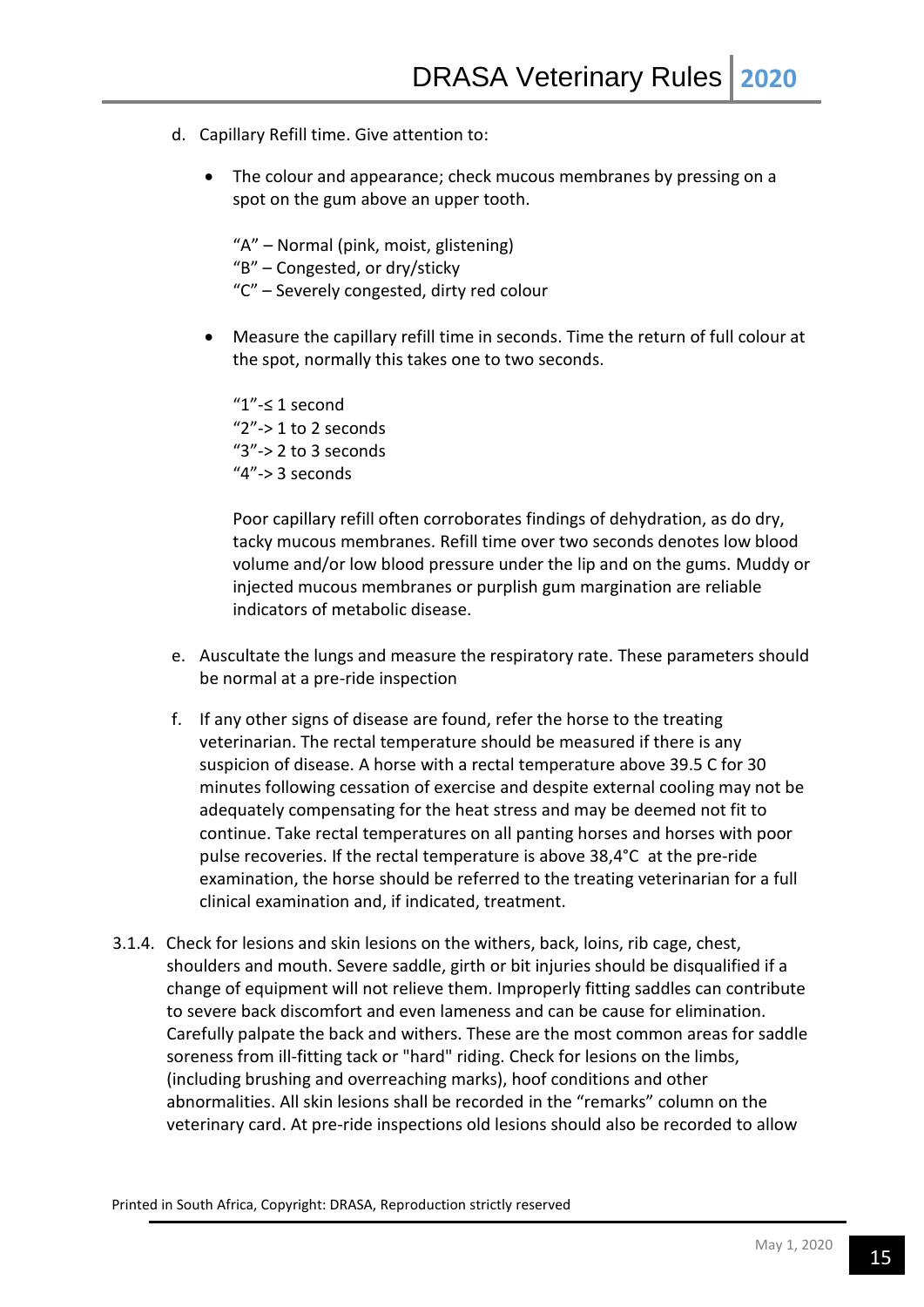for these to be distinguished from fresh lesions that occur during the ride. Grading as follows:

"A" – No lesions "B" – Mild to moderate lesions "C" – Severe lesions

- 3.1.5. Muscle tone should also be evaluated. Palpate the large muscles of the hind legs. Horses that are tying up may start with stride shortening, but this usually progresses to tight hard muscle cramps in the hind quarters. It is evaluated by palpating the major muscles of the hindquarters, and putting slight pressure on these. Muscles should give under slight pressure. Gluteal muscles should also be evaluated. If the muscles appear stiff (not warranting elimination), a note should be made on the veterinary card.
- 3.1.6. Evaluate the back of the horse. Most commonly, a saddle will cause bridge soreness at both the withers and caudal lumbar area. Rider issues can cause soreness in the centre of the back. Also palpate the back to determine whether it is overly sensitive or painful. . Feel the muscles lateral to the spine for areas of hardness and pain as this can be an area where we find signs of tying up.
- 3.1.7. Lameness examination.

Each equine shall be trotted to determine its degree of soundness back and forth again for a minimum distance of 40 metres. Lameness is a deviation from the normal gait or posture due to pain or mechanical dysfunction. The horse should be trotted out without a saddle, blanket, bandages or protective equipment, on a loose lead. Take note that unshod horses may be trotted with hoof boots. If the horse, in the opinion of the veterinarian, is lame, the horse must be disqualified by the veterinarian. Horses should preferably be trotted without being chased. Grading on the veterinary card:

"A" – Sound, no signs of unevenness or lameness "B" – Uneven, but not consistently lame "C" – Lame

- Any equine determined by the veterinarians to have a "C" Lameness at the completion exam shall be disqualified. A horse is considered to be lame if it shows a constant deviation or pain during the trot up.
- Peculiar and/or abnormal gait which does not warrant elimination shall be recorded on the veterinary card.

3.1.8. Access the body condition score of the horse

 Ideal body condition scoring to compete in DRASA Events is a condition score of 3. All horses with body condition scoring less than 2 will not be allowed to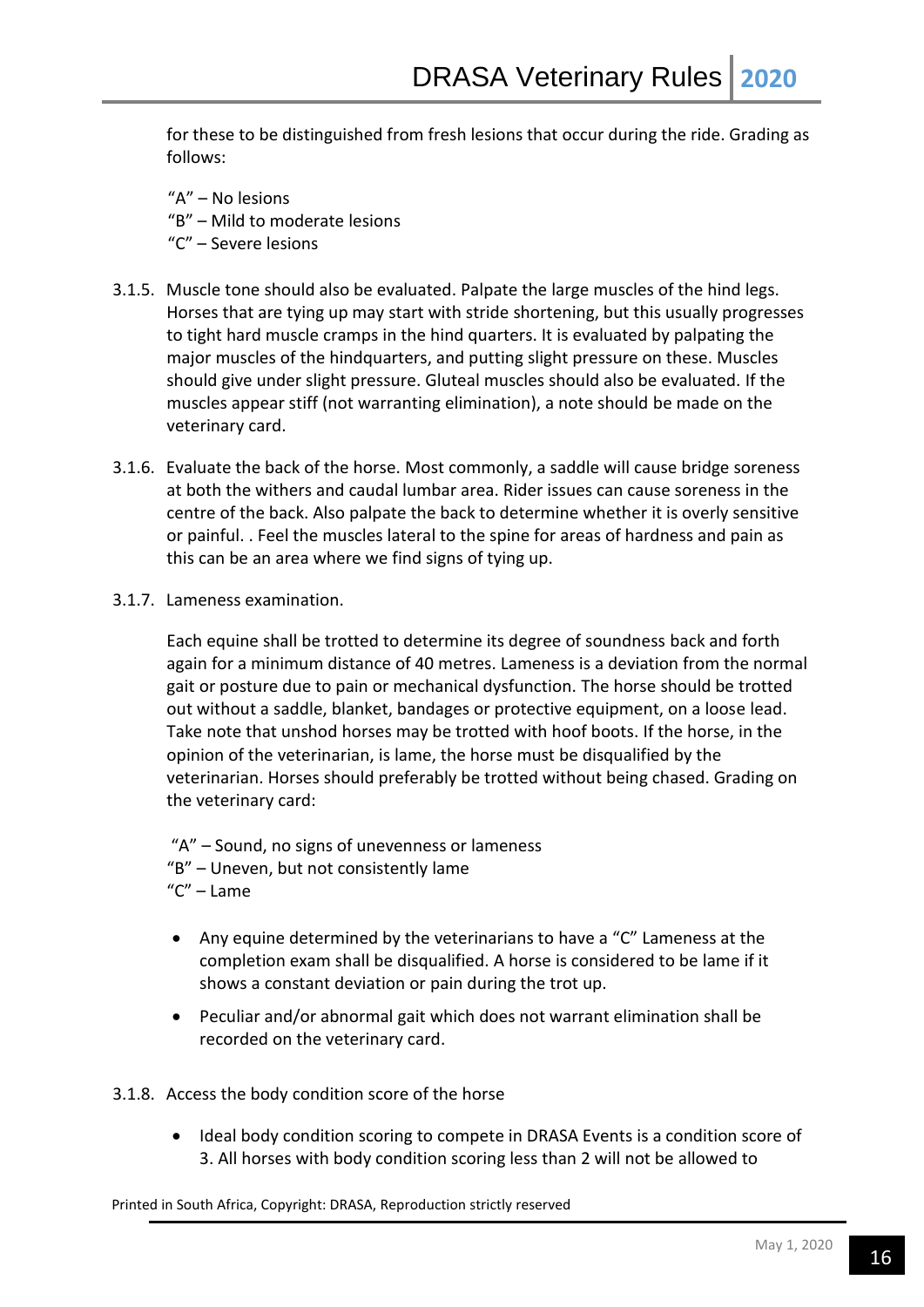compete

 The following is a guideline that can be used to determine the condition scoring of horses: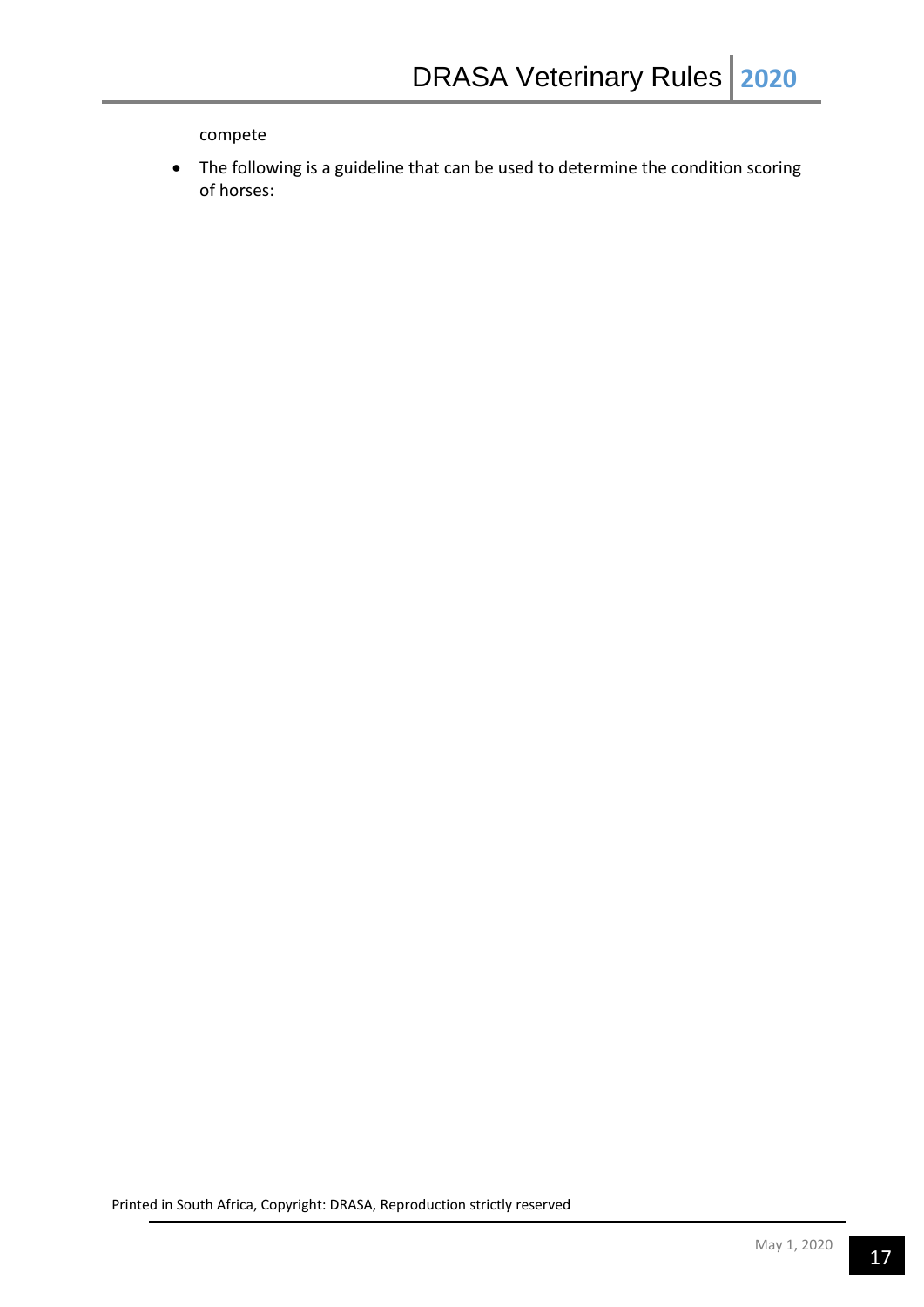# Poor

Animal extremely emaciated; spine, ribs, tailhead, points of hip and buttock projecting prominently; bone structure of withers, shoulders, and neck easily noticeable; no fatty tissue can be felt.

#### Fat

in

Crease down back; difficult to feel ribs; fat around tailhead very soft; area along withers filled with fat; area behind shoulders filled with fat; noticeable thickening of neck; fat deposited along inner thighs.

2 points

# **Fleshy**

May have crease down back; individual ribs can be felt, but noticeable filling between ribs with fat; fat around tailhead soft; fat deposited along withers, behind shoulders, and along neck.







# **Moderately Thin**

Slight ridge along back; faint outline of ribs discernable; tailhead prominence depends on conformation, fat can be felt around it; points of hip not discernable; withers, shoulders, and neck not obviously thin.

3 points

4 points

# **Aoderately Fleshy**

lay have slight crease down back; fat over ribs eshy/spongy; fat around tailhead soft; fat beginning be deposited along sides of withers, ehind shoulders, and along sides of neck.

# Moderate

Back is flat (no crease or ridge); ribs not visually listinguishable but easily felt; fat around tailhead beginning to feel spongy; withers appear rounded over spine; shoulders and neck blend smoothly into body.

5 pol





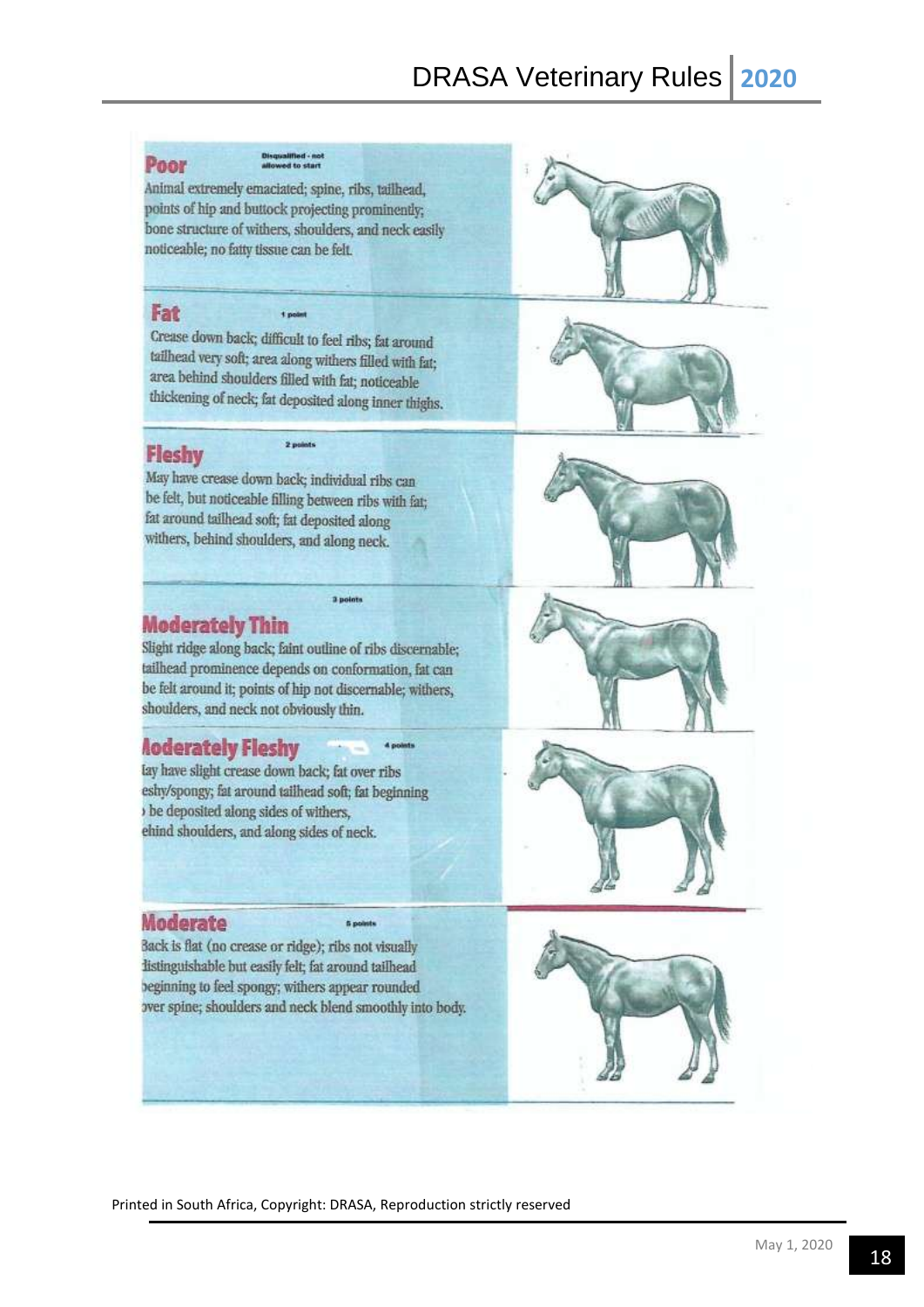# **3.2. Examinations During the Ride**

During this inspection the veterinarian shall:

- 3.2.1. Evaluate the habitus and impulsion of the horse and ask the rider questions on the horse's appetite and water intake. Sleepy looking eyes and droopy ears may be related to fatigue. Loss of appetite and water intake is alarming. Loss of thirst in the dehydrated horse is seen with metabolic fatigue and electrolyte imbalances. Experienced horses will usually stand very quietly at rest. It is important to determine which horses have passed a point of safe and reasonable fatigue. Impulsion: The loss of elasticity, power and length of stride are proportional to muscle fatigue and often moderately deteriorate over the ride. Electrolyte imbalances, dehydration and other physiologic disease processes such as exertional myopathy, overheating or glycogen depletion may adversely affect impulsion.
- 3.2.2. Evaluate the horse's metabolic state (as explained before).Also evaluate:
	- a. Pulse rate and Cardiac recover index (CRI)
		- The maximum pulse rate when presented at the veterinarian during the Event, as well as at the end of the Event is **60 b.p.m**
		- The Cardiac Recovery Index, CRI, has proven to be a very useful tool for determining when a horse is becoming overstressed. Its unique value is that it detects problems at their onset, before other indicators register that a danger zone has been crossed. The CRI is used to evaluate the horse's ability to recover at the time of inspection, and gives a good indication of the horse's ability to continue with the ride.
		- The CRI is performed as follows. The horse's pulse is taken and the time is noted (for example, pulse 60; time = 13:03:07). The horse is then trotted in hand approximately 40 metres away from a point and then turned around and trotted back. During this trotting the veterinarian also evaluates the soundness of the horse. After 60 seconds have passed from the initial pulse taking the pulse is rechecked
		- The CRI is indicated on the veterinary card as 60/60, 56/62, 48/52 or 44/44, etc.

# INTERPRETING CRI:

If the pulse has increased the second time it is checked, there is cause for concern. While a four beat per minute increase (60 to 64) is not alarming, as the increase grows so should concern. A 60 to 68 reading, for example, would be fair warning that the horse is in enough distress that continuing the ride would be risky. If the veterinarian gets a poor CRI reading, he must ask the rider to come back again for a compulsory re-examination before departing on the next loop. At that time the CRI would be repeated, and unless it has normalized, the horse would probably be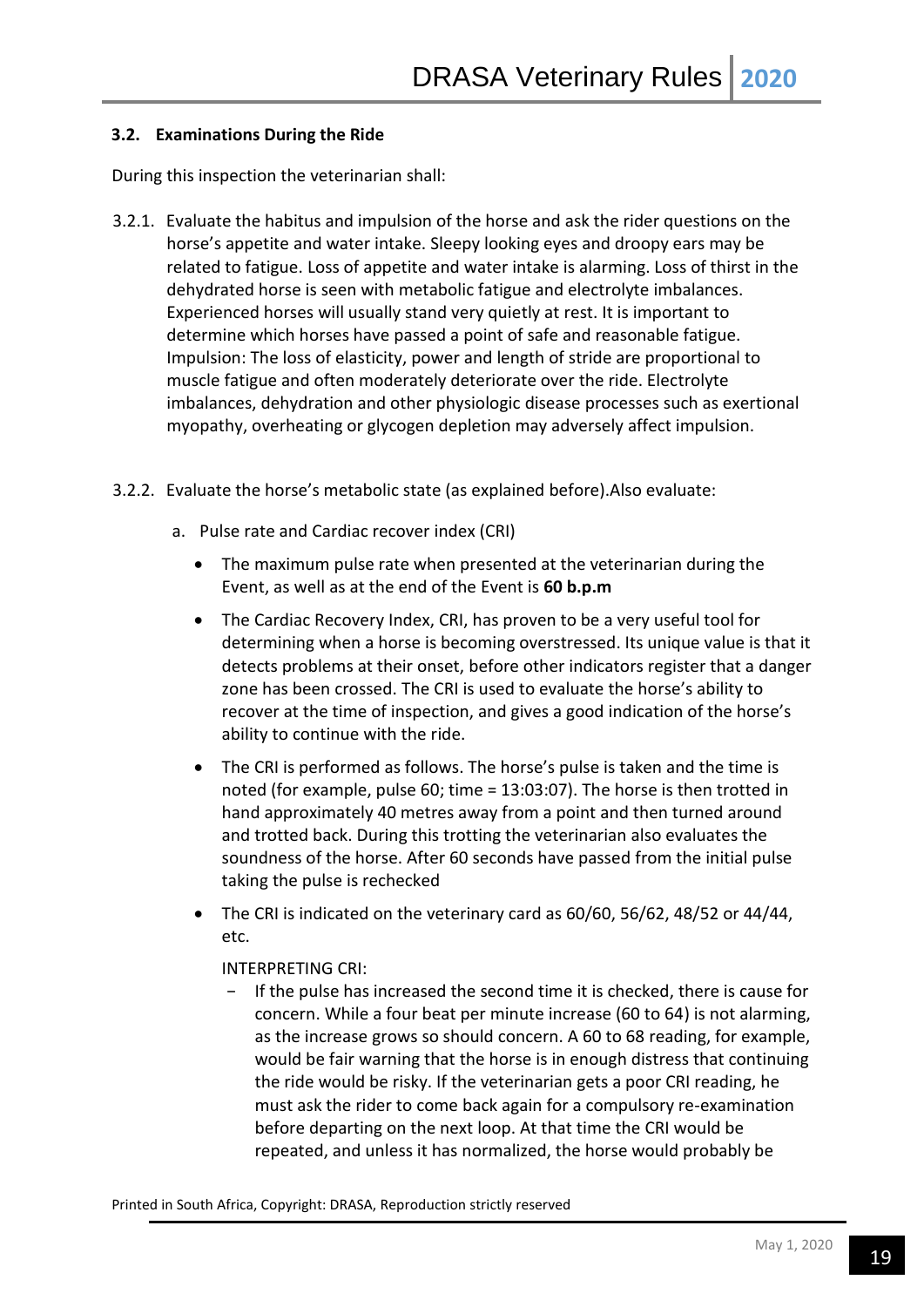eliminated from the ride. The veterinarian would most likely evaluate the horse as a whole before making this decision, but poor metabolic readings or lameness inevitably seem to accompany a poor CRI.

- If the pulse rate is lower or equal to the first pulse rate it is an indication that the horse still recovers well and is capable of continuing with the ride
- b. Evaluate the gut sounds of the horse. Loss of gut sounds usually is an indication of exhaustion. The diversion of blood from visceral to muscle circulation can cause diminished gut sounds or even a complete ileus. Reduced gut sounds and absent gut sounds in a horse with other abnormalities is a concern and these horses should be monitored and brought back for re-examination before departing on the next loop to determine if the horse can continue. Hyper-motile gut sounds can be a prelude to an ileus. The reflex/tonus of the anal sphincter should be evaluated when gut sounds are absent. Findings are to be assessed relative to all other parameters that are evaluated
- c. Thumps: (when the muscles of the flank contract at the same rate as the heartbeat). Thumps are an indication of electrolyte imbalance, and a reason for elimination.
- d. Check for signs of disease or exhaustion (including, but not limited to, dehydration, excessive sweating, muscles tremors or spasms or cramps, glassy eyes, staring, colic, mild abdominal pain, reluctance to move) and, if indicated, refer the horse to the treating veterinarian. Diarrhoea leads to loss of fluids and electrolytes and horses with severe diarrhoea shall be eliminated .Increased skin tent, scant sweat, dry, injected mucous membranes and sinking of the eyeball are all signs of dehydration
- e. Check Anal Tone: The muscle tone of the anus is tested by pinching the area around the anus lightly and observing whether the anus sphincter contracts. Loss of anal tone is a sign of fatigue. As with other parameters, sluggish anal tone is indicative of metabolic fatigue and exhaustion.
- f. Auscultate the lungs and determine the respiratory rate. Respiratory recovery varies with the weather conditions. It is the volume of air being moved per minute that is the critical factor. Under normal cooling conditions, the respiratory rate will subside parallel to and below the pulse rate. Since endurance effort produces high body heat and since horses vary in their response to poor cooling conditions, panting in hot, humid weather can be entirely consistent with optimal performance. Horses showing signs of respiratory disease may not participate in the ride and shall be referred to the treating veterinarian.
- 3.2.3. Check for lesions on the limbs (including brushing and overreach marks), hoof conditions and other abnormalities. There should preferably be no new lesions if any lesions were detected at the pre-ride examination. Also check for signs of blood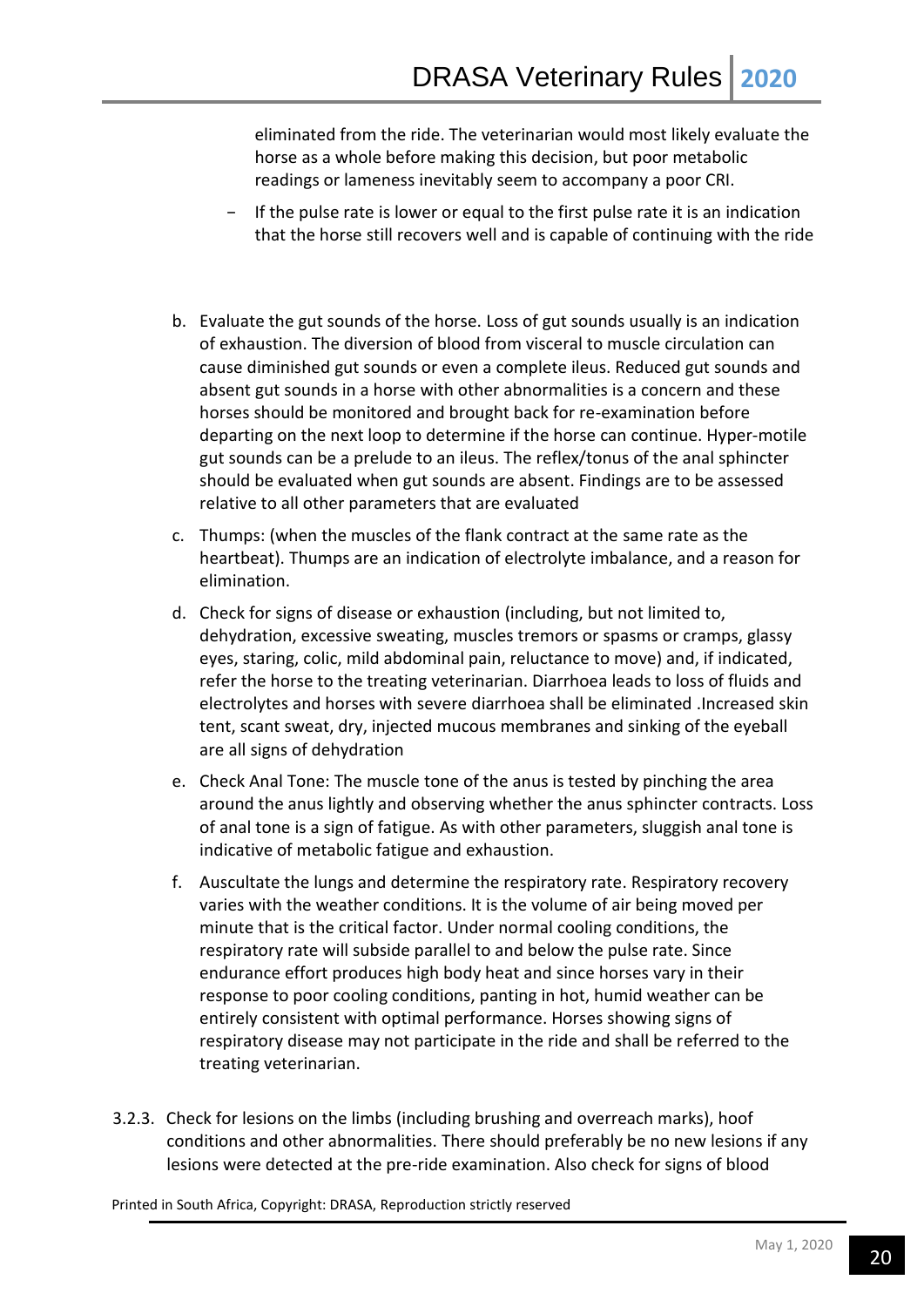anywhere as well as epistaxis. All lesions from tack , over reach etc. must be referred to the Horsemanship Judge for notification and discussion with Rider

- 3.2.4. Check, if the horse started with shoes, whether all these are still in place. Lost shoes shall be replaced before the horse is allowed to continue with the ride. The horses hall be presented again to the veterinary panel after the shoe was replaced. Signs of lameness shall be dealt with as explained above.
- 3.2.5. Also palpate the back to determine whether it is overly sensitive or painful. . Feel the muscles lateral to the spine for areas of hardness and pain as this can be an area where we find signs of tying up. Palpate the gluteal muscles for any signs of stiffness/hardness.
- 3.2.6. Evaluate soundness as explained before.

#### **3.3. Evaluating a Stressed, Fatigued and Dehydrated Equine**

The single, most difficult decision a veterinarian will be called upon to make is to read and eliminate an equine that is too poor to continue. A proper examination leading to a proper assessment of the situation, reinforced by relevant comments, will satisfy this area of the veterinarian's responsibility. Signs of this include, but are not limited to:

- − High pulse and respiratory rates that will not return to safe levels within 20 minutes.
- − Elevated body temperature
- − Muscular weakness, often combined with quivering muscles and loss of coordination.
- − Absence of gut sounds.
- − Relaxed anal sphincter, relaxed penis
- − Colic
- − Thumps
- − Inability to urinate, dark urine
- − Dark, red mucous membranes.
- − Very dry gums.
- − Very slow capillary refill
- − Glazed eye
- − The skin when pinched (at the point of the shoulder) will continue to stand up. This indicates dehydration, but should not be used as the ONLY indicator
- − Tying up
- − Dehydration

Your ability as a veterinarian, will draw your attention to an excessively fatigued and stressed equine. Then a proper exam, using the above stress and fatigue criteria by a veterinarian, will lead you to a yes or no decision. If the rider feels that he is not happy with his horse, after it has passed the compulsory veterinary examination and it has had a 30 minutes rest period, the rider may request the veterinarian to examine his horse again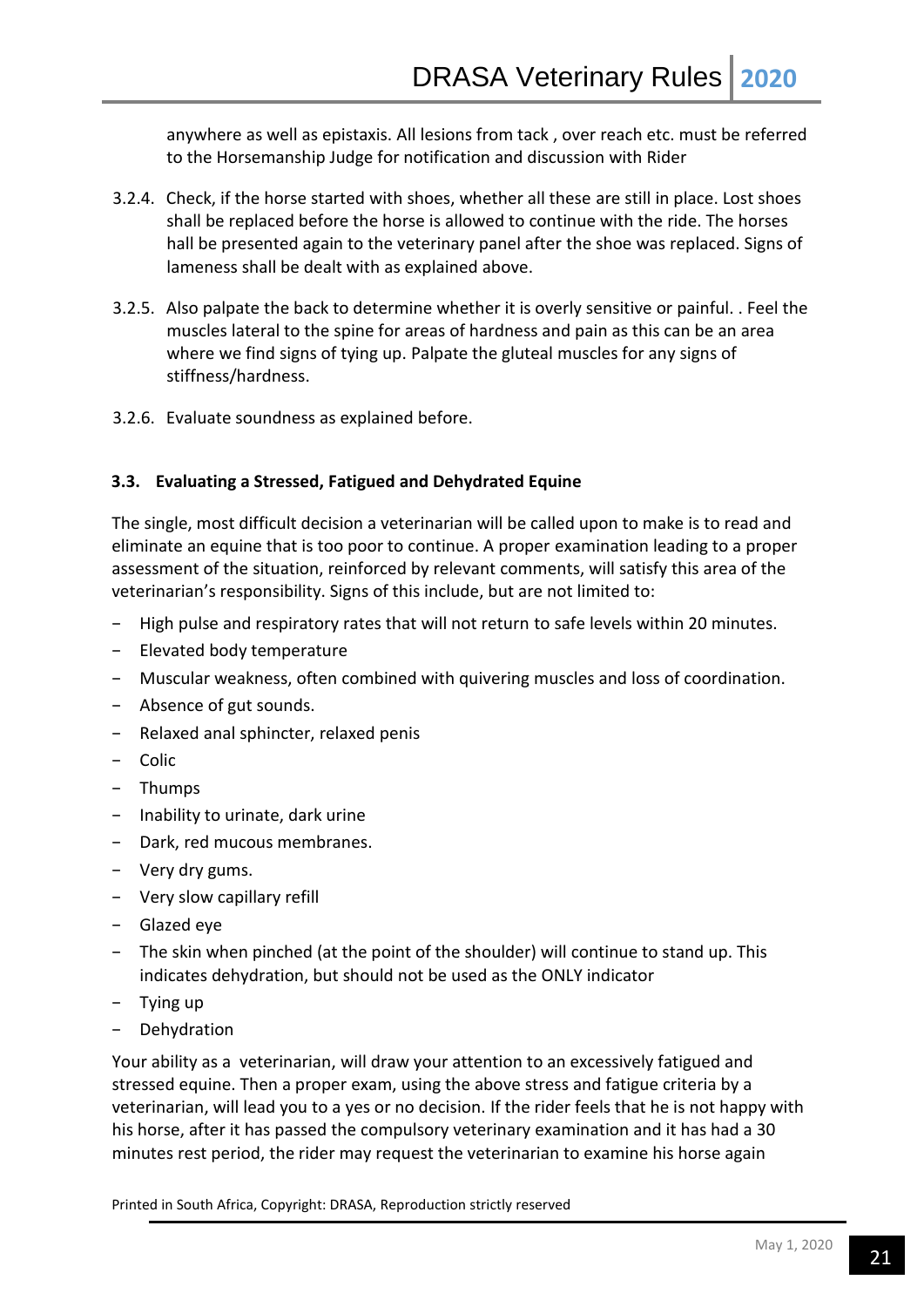before departing on the next loop. If there is any concern about a rider's horse before, during or after a ride, the rider must immediately seek veterinary advice.

THE EQUINE'S LIFE AND SOUNDNESS ON RIDE DAY AND PRESERVATION OF ITS FUTURE USEFULNESS ARE THE PRIMARY CONCERNS OF THE VETERINARIANS AND JUDGES OF DRASA

#### **3.4. Requested Compulsory Re-examinations**

Re-examinations can also be called for by a veterinarian at any stage. The veterinarian shall note this on the veterinary card, and the horse shall be presented for re-examination not less than ten (10) minutes before departure on the next loop. The horse should be presented for re-examination only in a halter. This re-examination also takes on the same format as the inspections which are performed after completion of each loop.

#### **3.5. Final Examination**

- 3.5.1. The final inspection is the inspection done after the horse has completed the last loop of the distance it was entered for. It takes on the same format as the other inspections performed after completion of the other loops, and the horse shall be fit to continue(as if there was another loop).
- 3.5.2. Pulse rate at final inspection is maximum 60 b.p.m

#### **3.6. Fit-To-Travel-Home Examination**

- 3.6.1. All horses shall, after completion of a ride, and before they are allowed to leave the ride venue, be presented to the veterinary panel/commission for a release inspection. During this inspection the veterinarian shall:
	- a. Evaluate the horse's habitus and ask the rider on the horse's appetite and water intake.
	- b. Evaluate the horse's metabolic state as explained above
	- c. Examine the horse for signs of disease.
	- d. If indicated, refer the horse to the treating veterinarian for a full clinical examination and, if indicated, treatment.
- 3.6.2. If the veterinarian is of the opinion that the horse is fit to travel he shall complete a release card and hand this to the person responsible,

#### **3.7. Euthanasia of Horses**

If a horse is injured to such an extent that, in the opinion of the treating veterinarian or chief veterinarian or members of the veterinary panel, the horse should be euthanized:

3.7.1. The person responsible for the horse or his representative shall give permission for euthanasia of the horse. This should be done in writing, prior to euthanasia being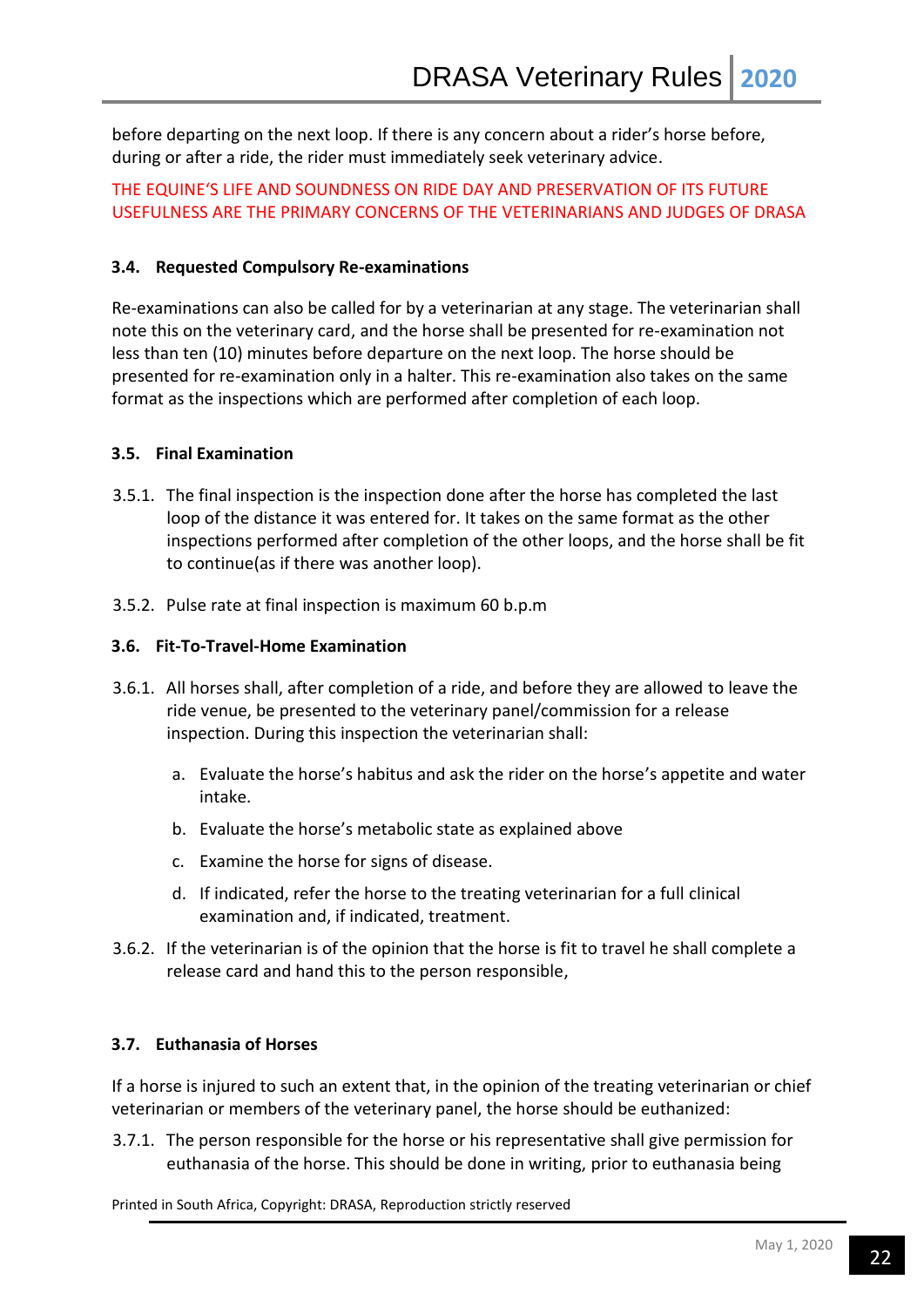performed. If the person responsible for the horse or his representative cannot be found the veterinarian involved should (if at all possible) obtain a second opinion and if both veterinarians agree that euthanasia should be performed to spare the horse further suffering, the horse must be euthanized

- 3.7.2. The decision on the method of euthanasia lies with the veterinarian involved.
- 3.7.3. Blood samples should be collected (if possible) before euthanasia is performed. Samples should be submitted to the laboratory for analysis.
- 3.7.4. A post mortem examination should be performed(if possible) and histopathology done on the following recommended samples: skeletal muscle, heart muscle, liver, kidneys, lungs and adrenal gland.
- 3.7.5. The cost for the euthanasia as well as the cost for all laboratory tests and disposal of the carcass is for the rider's account. If a post mortem examination was done at a private pathologist, the costs incurred for this post-mortem are also for the rider's account.